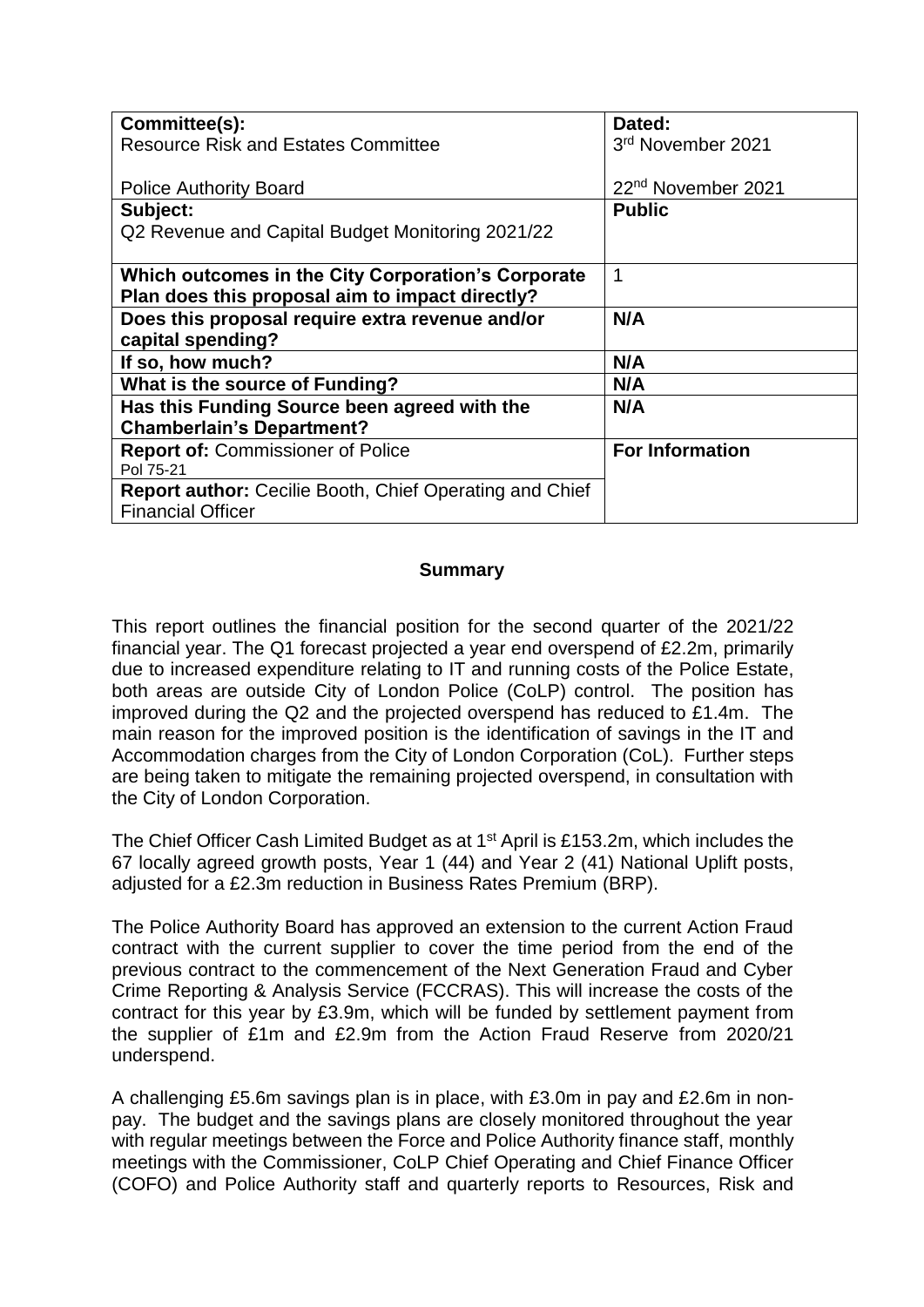Estates (Police) Committee and Police Authority Board. The Savings Tracker is further subject to monthly monitoring meetings and updated Action Plan. Savings are expected to be achieved in full this financial year, however, the remaining projected overspend of £1.4m is subject to negotiation with the CoL.

#### **Recommendation**

Members are asked to note the report.

#### **Main Report**

#### **1 Chief Officer Cash Limit Budget**

1.1 Funding and income for the 2021/22 year totals £153.2m as shown in Table 1 below which includes the 67 locally agreed growth posts, Year 1 (44) and Year 2 (41) National Uplift posts, adjusted for a £2.3m reduction in BRP funding.

#### **Table 1**

|                                   | £'000   | $\frac{0}{0}$ |
|-----------------------------------|---------|---------------|
| Core grant                        | 70,174  | 45.0%         |
| <b>Business Rates Premium</b>     | 16,896  | 10.8%         |
| <b>Specific Government Grants</b> | 49,767  | 31.9%         |
| Partnership Funding               | 13,807  | 8.9%          |
| Fees and charges                  | 4,340   | 2.8%          |
| Corporation - Contact Centre      | 680     | 0.4%          |
| Corporation - Wood Street rent    | 149     | 0.1%          |
| Adjustments                       | (2,630) |               |
| <b>Total Funding and Income</b>   | 153,183 |               |

#### 1.2The latest forecast position is summarised in Table 2 below

## **Table 2**

|                            | <b>21/22 Latest</b><br><b>Budget</b> | <b>Budget</b><br><b>YTD</b> | <b>Actual</b><br>(Q2 YTD) | <b>Variance</b><br><b>YTD</b> | <b>Projected</b><br><b>Outturn</b> | <b>Projected</b><br><b>Variance</b> |
|----------------------------|--------------------------------------|-----------------------------|---------------------------|-------------------------------|------------------------------------|-------------------------------------|
|                            | Em                                   | Em                          | Em                        | Em                            | Em                                 | Em                                  |
| Pay                        |                                      |                             |                           |                               |                                    |                                     |
| <b>Officers</b>            | 60.5                                 | 30.2                        | 29.9                      | (0.4)                         | 60.9                               | 0.4                                 |
| <b>Staff</b>               | 26.6                                 | 13.3                        | 12.8                      | (0.5)                         | 26.1                               | (0.5)                               |
| Overtime                   | 2.2                                  | 1.1                         | 0.9                       | (0.2)                         | 1.9                                | (0.2)                               |
| Agency                     | 1.1                                  | 0.6                         | 0.8                       | 0.2                           | 1.0                                | (0.1)                               |
| Indirect employee<br>costs | 2.2                                  | 1.1                         | 0.9                       | (0.2)                         | 2.2                                | (0.0)                               |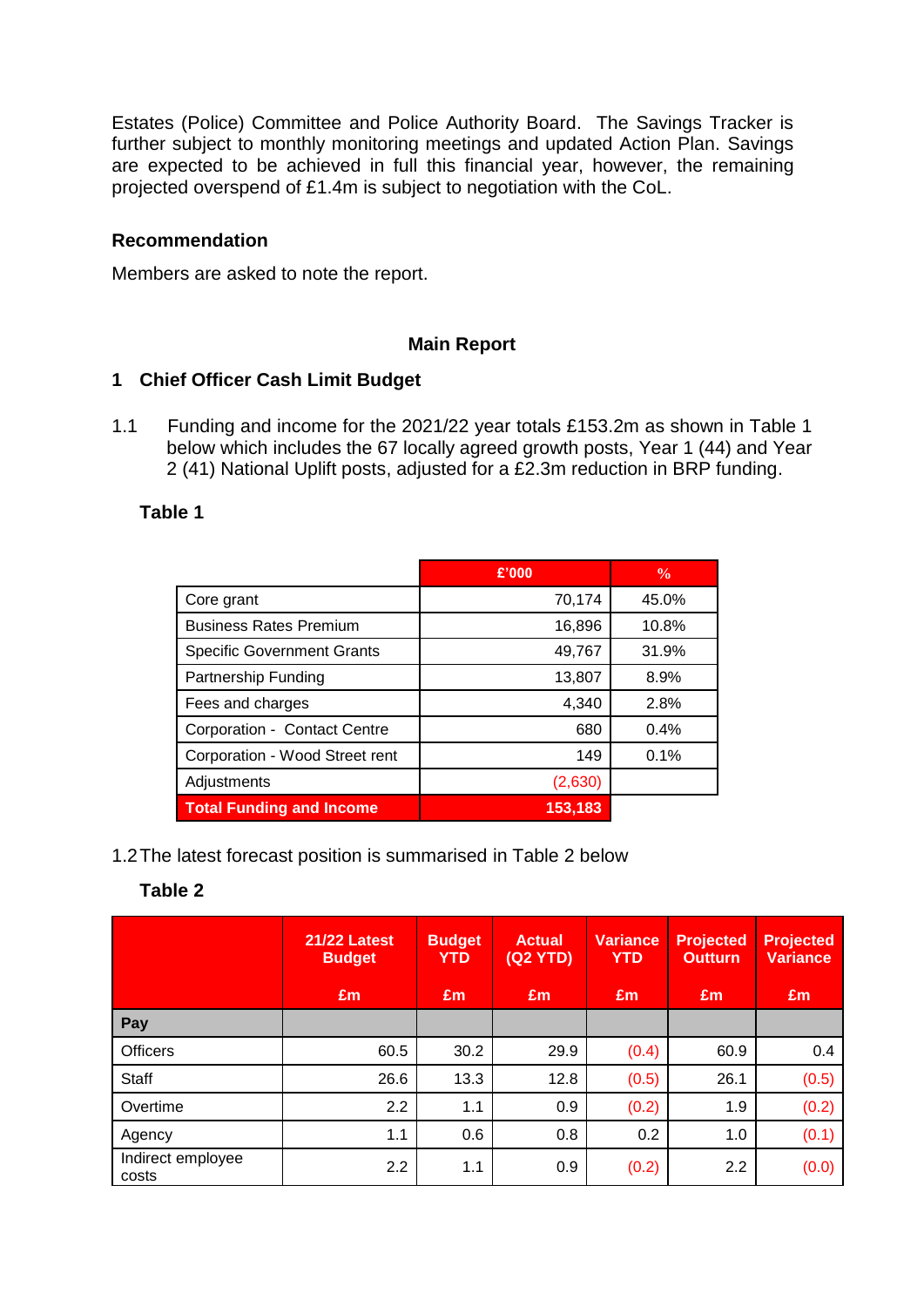|                                 | <b>21/22 Latest</b><br><b>Budget</b> | <b>Budget</b><br><b>YTD</b> | <b>Actual</b><br>(Q2 YTD) | <b>Variance</b><br><b>YTD</b> | <b>Projected</b><br><b>Outturn</b> | <b>Projected</b><br><b>Variance</b> |
|---------------------------------|--------------------------------------|-----------------------------|---------------------------|-------------------------------|------------------------------------|-------------------------------------|
| Pensions Contrib.               | 23.0                                 | 11.5                        | 0.0                       | (11.5)                        | 23.0                               | 0.0                                 |
| <b>Total Pay</b>                | 115.5                                | 57.8                        | 45.3                      | (12.5)                        | 115.1                              | (0.5)                               |
| Non-Pay                         |                                      |                             |                           |                               |                                    |                                     |
| <b>Premise Costs</b>            | 2.7                                  | 1.3                         | 2.6                       | 1.2                           | 3.6                                | 0.9                                 |
| <b>Transport Costs</b>          | 2.2                                  | 1.1                         | 0.2                       | (0.9)                         | 2.4                                | 0.2                                 |
| Supplies and<br><b>Services</b> | 21.1                                 | 10.5                        | 10.0                      | (0.6)                         | 21.3                               | 0.2                                 |
| <b>Third Party Payment</b>      | 11.7                                 | 5.9                         | 1.7                       | (4.1)                         | 12.6                               | 0.9                                 |
| Non-Pay                         | 37.6                                 | 18.8                        | 14.4                      | (4.4)                         | 39.8                               | 2.2                                 |
| <b>Total Expenditure</b>        | 153.2                                | 76.6                        | 59.7                      | (16.9)                        | 154.9                              | 1.7                                 |
|                                 |                                      |                             |                           |                               |                                    |                                     |
| <b>Income</b>                   |                                      |                             |                           |                               |                                    |                                     |
| <b>Specific Grant</b>           | (49.8)                               | (24.9)                      | (23.5)                    | 1.3                           | (49.8)                             | (0.0)                               |
| Partnership                     | (13.8)                               | (6.9)                       | (2.9)                     | 4.0                           | (14.2)                             | (0.4)                               |
| Fees & Charges                  | (4.3)                                | (2.2)                       | (1.5)                     | 0.7                           | (4.2)                              | 0.1                                 |
| <b>Total Income</b>             | (67.9)                               | (34.0)                      | (27.9)                    | 6.0                           | (68.2)                             | (0.3)                               |
|                                 |                                      |                             |                           |                               |                                    |                                     |
| <b>Funding</b>                  | (85.3)                               | (42.6)                      | (42.6)                    | 0.0                           | (85.3)                             | 0.0                                 |
|                                 |                                      |                             |                           |                               |                                    |                                     |
| <b>Underlying Deficit</b>       | 0.0                                  | 0.0                         | (10.8)                    | (10.8)                        | 1.4                                | 1.4                                 |

1.3 Table 2 indicates a projected overspend of £1.4m, which is due to an overspend in IT and an increase in accommodation costs following the relocation from Snow Hill and Wood Street to New Street as explained in 1.13 below. The projected overspend is subject to ongoing discussions with the City of London Corporation.

## 1.4 **Pay budget / workforce management**

- 1.5 The pay budget constitutes 75% of the expenditure budget. The current establishment, including 67 locally agreed growth posts, 44 Year 1 National Uplift and 41 Year 2 National Uplift, is 1,407 FTE, comprising 896 Officers and 511 staff. The actual workforce paid in September 2021 was 1,334 FTE comprising 856 Officers and 479 Staff.
- 1.6 The NPCC Cyber Portfolio (6.88 FTE) and 32 FTE Police Uplift SOC posts are not included in the above establishment at this stage. The Cyber Portfolio team is externally funded and the posts will be added to the establishment from  $1<sup>st</sup>$ April 2022 and incorporated in the base budget. Of the 32 SOC posts, 4 will be employed directly by CoLP and added to the establishment from 1<sup>st</sup> April 2022,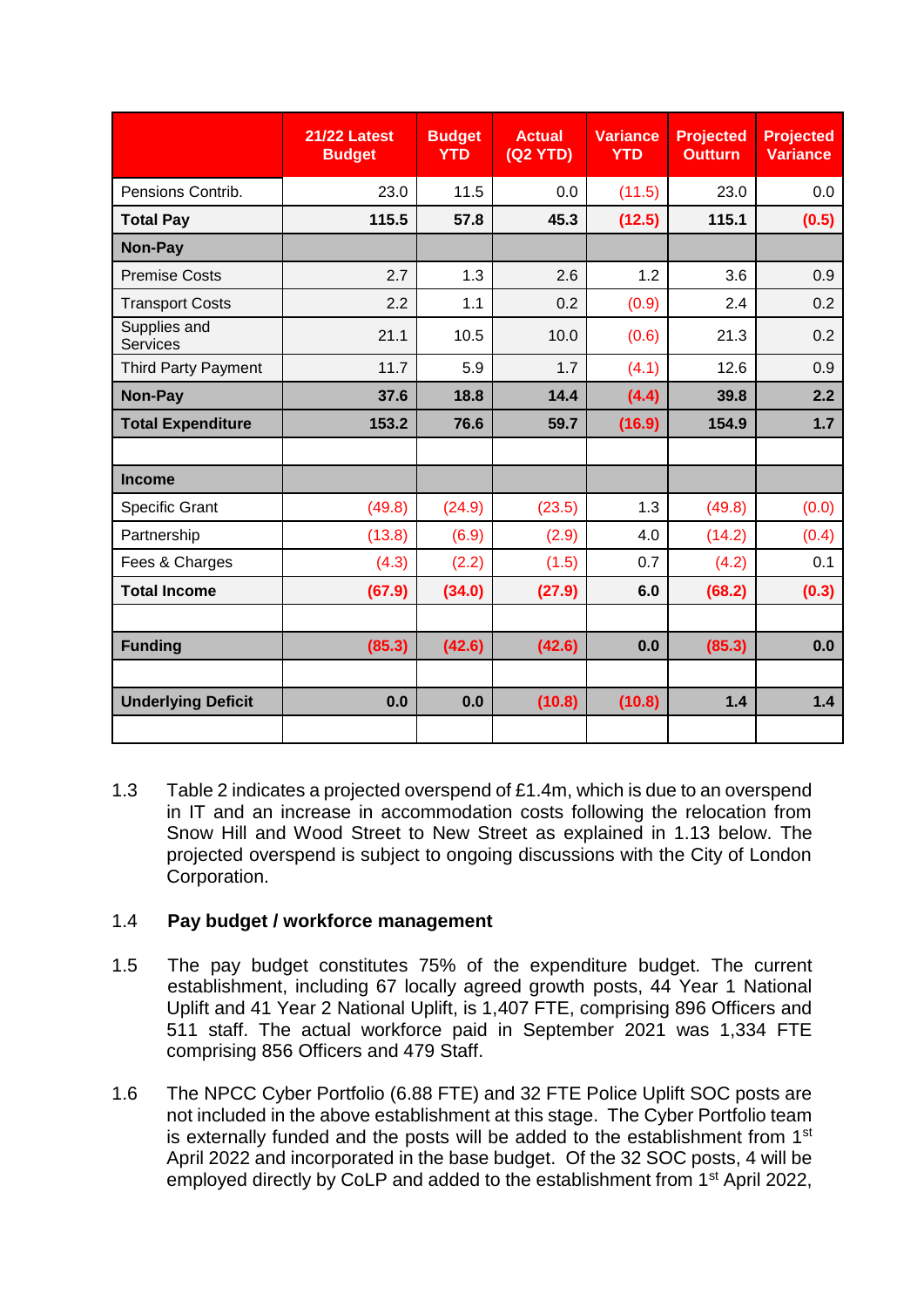the remaining 28 are based in the Regional Organised Crime Units (ROCUs) and will therefore not be part of the CoLP establishment.

- 1.7 Table 3 below sets out the actual position by month up to the end of Q2, and a forward projection by month for the rest of the financial year. It should be noted that this is only a forecast; it is particularly difficult to predict exactly when posts will be filled due to the timing and success of recruitment campaigns, probationer intake, and the vetting process. It is also difficult to predict timing of leavers, so the confidence level in the forward projections is low.
- 1.8 The position is closely monitored via the Force Strategic Workforce Planning (SWP) Board, which meets monthly. All recruitment is approved by SWP in advance, after confirming funding is in place for each post.

|          |           | <b>Officers</b><br><b>FTE</b> | <b>Staff</b><br><b>FTE</b> |
|----------|-----------|-------------------------------|----------------------------|
|          |           |                               |                            |
|          | April     | 861                           | 491                        |
|          | May       | 861                           | 488                        |
| Actual   | June      | 850                           | 486                        |
|          | July      | 850                           | 484                        |
|          | August    | 846                           | 478                        |
|          | September | 856                           | 479                        |
|          | October   | 854                           | 479                        |
|          | November  | 852                           | 479                        |
|          | December  | 851                           | 479                        |
| Forecast | January   | 850                           | 479                        |
|          | February  | 849                           | 479                        |
|          | March     | 863                           | 479                        |

**Table 4 –** Actual workforce numbers for Q2 and forward projections

#### 1.10 National Uplift

The Prime Minister pledged to recruit 20,000 extra police officers in England and Wales over three years, with a recruitment drive that started in September 2019. The CoLP allocation for 2020/21 was 44 and 41 in 2021/22. The un-ringfenced element of the 2021/22 allocation has been utilised to fund the reduction in BRP.

- 1.11 Agency costs are forecast to budget at this stage, the use of agency staff has reduced due to permanent recruitment.
- 1.12 The overtime budget is forecast to budget but additional overtime pressures are anticipated in respect of a number of planned events and demonstrations for the remainder of the financial year. The financial impact will be covered in the Q3 report.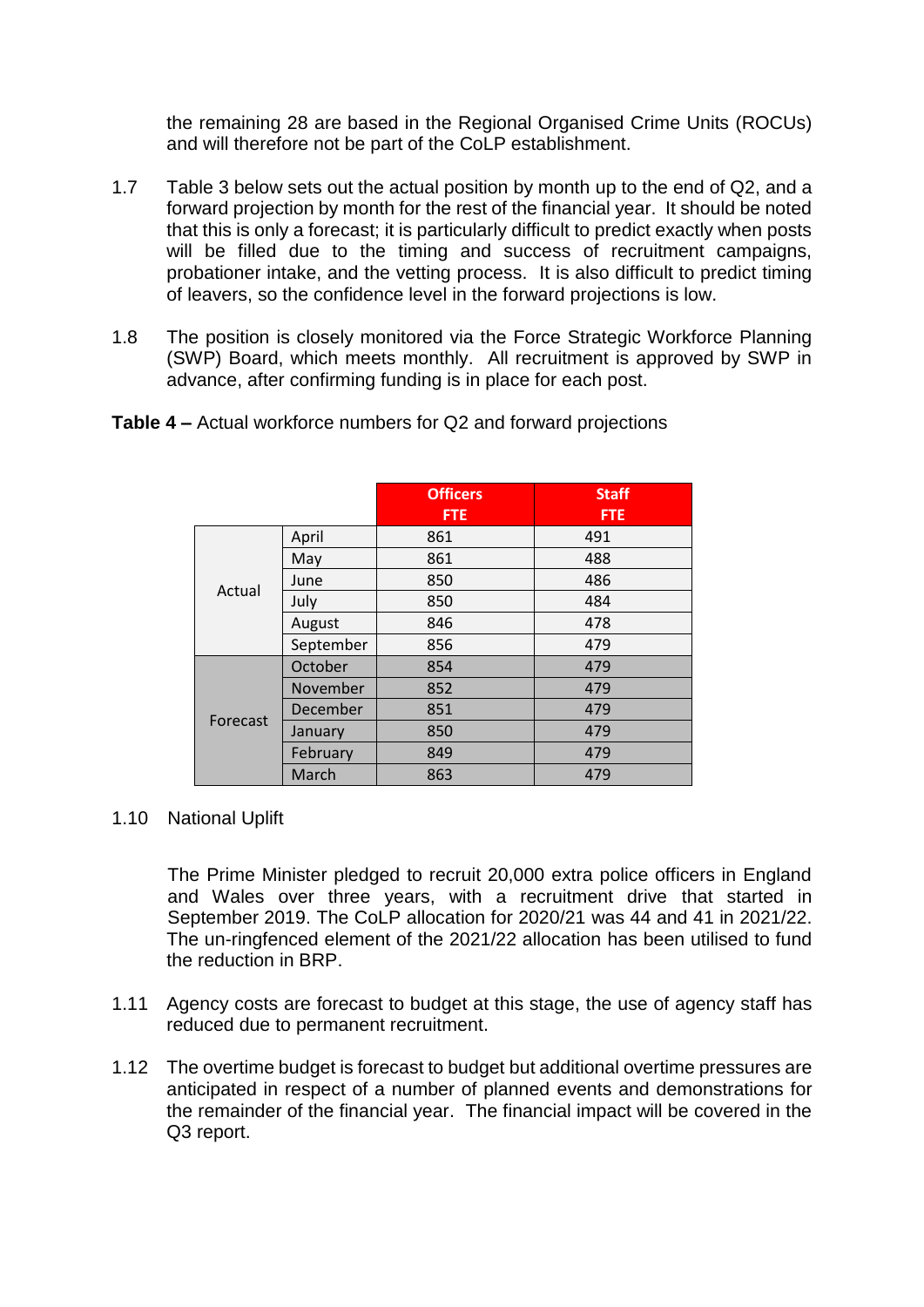## **Non-Pay**

- 1.13 Non-Pay comprises 25% of the total expenditure budget (£37.6m), however, it should be noted that only £4.8m of the non-pay budget relates to non-contractual Supplies & Services. A year-end overspend of £1.4m is forecast at the end of Q2. The key reasons for this are:
	- Premises this includes rates and running cost for Bishopsgate, New Street, GYE and Middlesex Street; utilities, cleaning cost and hire of premises. Q1 provided a projected year-end overspend of £0.9m as the new estate is significantly more expensive than previously.
	- A rating appeal has been submitted to the Valuation Office to reclassify New Street, with potential savings of £0.5m yet to be confirmed. In addition, additional cost have been applied due to a delay in closure of Wood Street police station. Ongoing discussions are taking place with the City of London Corporation to reduce the position on recharges from the City Surveyor and residual costs for Wood Street.
	- Recharges this relates to the IT recharge of £6.7m from the City of London Corporation. At Q2 the projected overspend is £0.8m. We are working with the City of London Corporation IT Director to reduce expenditure, including termination of contracts for systems no longer affordable, reduced number of license and deletion of obsolete lines. Work so far has identified savings of £0.3m, with scope for a further £0.2m yet to be finalised.

#### **2 Savings Target**

- 2.1 Savings of £5.6m are factored into the 2020/21 budget, comprising £3.0m pay and £2.6m non-pay. A savings tracker is in place, which is closely monitored through internal governance, and reported to members quarterly. Pay savings will be found through workforce and vacancy management to mitigate any shortfalls, mainly in core funded staff posts. Holding vacancies is not seen as a permanent measure to manage the budget in-year, but it provides some flexibility to ensure we have an affordable workforce in place for 2022/23. A challenging savings plan will also be required to balance the 2022/23 budget.
- 2.2 Current projections indicate that we are on course to deliver the required savings requirements, a summary is shown in Table 5 below.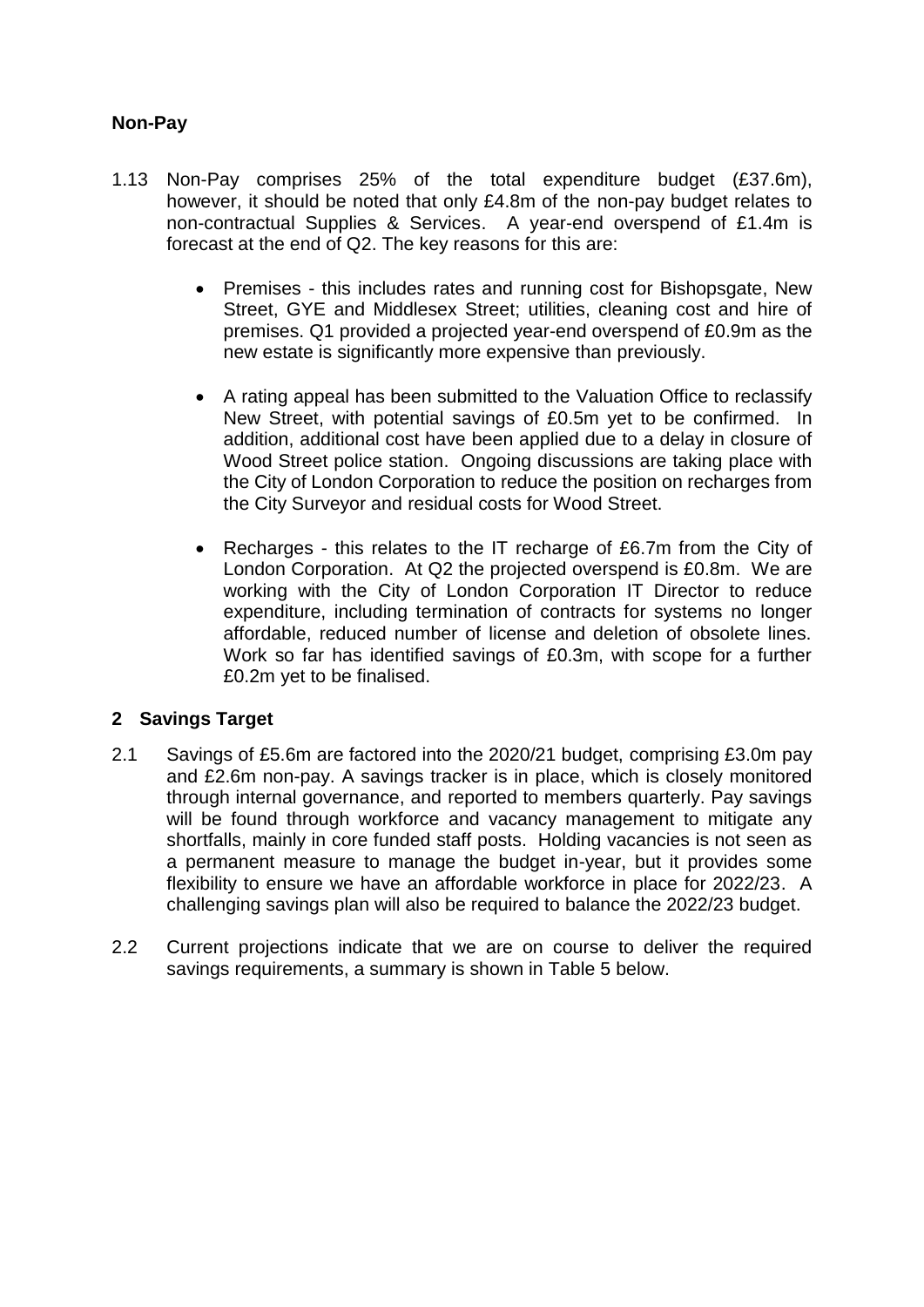## **Table 5**

| <b>Type</b>       | <b>Savings</b><br><b>Tracker</b>                                   | <b>Target</b><br>£'000 | <b>YTD</b><br><b>Actuals</b><br>£'000 | <b>Forecast</b><br>£'000 | <b>Variance</b><br>£'000 | <b>Risk</b>               |
|-------------------|--------------------------------------------------------------------|------------------------|---------------------------------------|--------------------------|--------------------------|---------------------------|
| Expenditure       | Deletion of<br>37 Officer<br>posts                                 | 2,300                  | $\mathbf 0$                           | 2,300                    | 0                        | G                         |
| Expenditure       | Average<br>salary<br>reduction<br>through<br>recruitment<br>policy | 400                    | 175                                   | 400                      | 0                        | G                         |
| Expenditure       | Agency                                                             | 300                    | 150                                   | 300                      | 0                        | G                         |
|                   | <b>Total pay</b>                                                   | 3,000                  | 325                                   | 3,000                    | $\mathbf 0$              |                           |
| Expenditure       | Savings<br>through<br>National<br>Policing<br>Programmes<br>$-NEP$ | 1,300                  | 311                                   | 311                      | (989)                    | $\mathsf{R}$              |
| Expenditure       | Supplies<br>and services                                           | 100                    | 50                                    | 100                      | 0                        | G                         |
| Expenditure       | Support<br>services<br>review                                      | 500                    | 250                                   | 500                      | 0                        | G                         |
| Income            | Commercial<br>activity &<br>Income<br>generation                   | 400                    | 200                                   | 450                      | 50                       | A                         |
| Income            | Digitisation<br>of external<br>services                            | 100                    | 50                                    | 100                      | $\overline{0}$           | A                         |
| Income            | Asset<br>Recovery                                                  | 200                    | $\pmb{0}$                             | 200                      | $\pmb{0}$                | $\mathsf G$               |
|                   | Total non-<br>pay                                                  | 2,600                  | 861                                   | 1,661                    | (939)                    |                           |
| <b>Mitigation</b> | <b>Savings to</b><br>offset<br>overall<br>deficit                  | $\pmb{0}$              | 250                                   | 939                      | 939                      | $\boldsymbol{\mathsf{A}}$ |
|                   | <b>Total</b>                                                       | 5,600                  | 1,436                                 | 5,600                    | $\boldsymbol{0}$         |                           |

The items rated green indicate confirmed savings, amber items indicate a high level of confidence of achieving the savings by the end of the year and red items indicate a high level of uncertainty where it is likely that alternative savings will have to be found.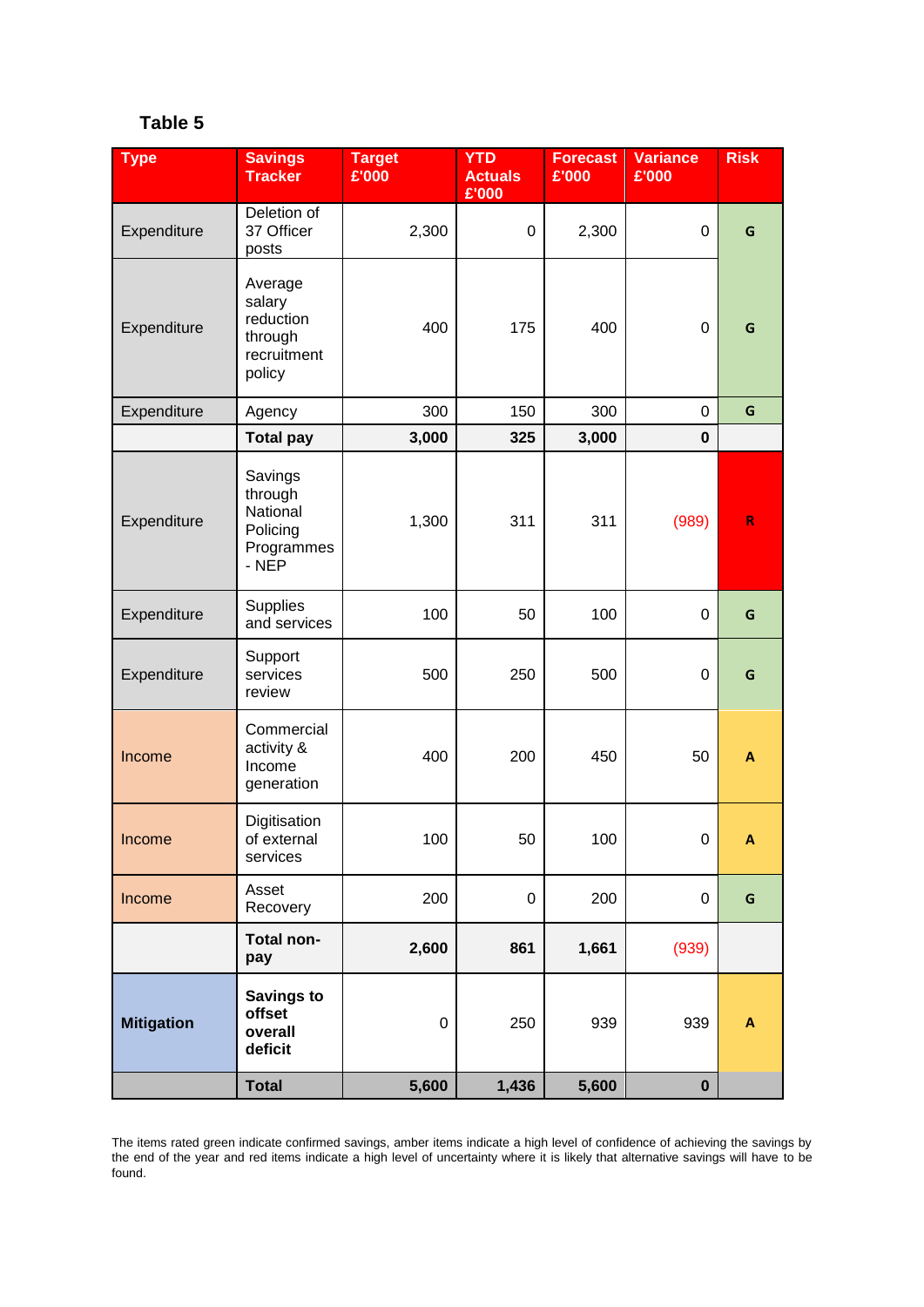- 2.3 The aggregation or RAG rated risks are:
	- Red 23%
	- Amber 9%
	- Green 68%
- 2.4 The main risk in the savings tracker relates to the National Enabling Programme (NEP), where the national roll-out has not generated the anticipated cashable savings. The £1.3m savings identified by consultants some years ago will unfortunately not materialise. A detailed review has been undertaken into how and why the £1.3m was calculated, and it would appear that the anticipated savings were based on unrealistic estimates, aspirational non-cashable efficiencies and future cost avoidance. Cashable savings realised by other forces mainly relate to reduced travel and drones. Such savings are not relevant for CoLP, and it is now clear that NEP will not generate any cashable savings. To mitigate this, a number of posts have been held vacant while the Transform Programme is implemented, with a view to remodel the existing workforce. This situation is not sustainable and is being utilised as a temporary measure for this year only. In addition, some IT savings have been identified and work is progressing to deliver further savings.
- 2.5 Due to international travel restrictions it has been difficult to deliver overseas training in accordance with the Corporate Plan, however, there is a healthy pipeline of work for Q3 and Q4 in the region of £0.7m.
- 2.6 There is a shortfall in commercial income due to COVID19, and this shortfall will be offset by Home Office COVID funding provided at the end of 2020/21, which is currently held in reserves. Reliance on the reserve will reduce as and when the market recovers during the remainder of the financial year.
- 2.7 We continue to apply the full cost recovery model for funded units (where contracts allow negotiations), all additional funding will be realised at the end of the financial year.
- 2.8 As stated in paragraph 2.4 shortfalls in the savings plan are being off-set by extra ordinary vacancy management with a view to remodelling the workforce and deleting posts following an in-depth review of Operational Support and HQ Services.

#### **3. Summary of police activity in Q2**

- 3.1 A total of 1,730 crimes were recorded in Q2 of 2021/22. This represented a 22% decrease from the same period in 2019/20; which the Force now uses as a baseline following the unprecedented low crime levels in 2020/21 due to the pandemic. Full reporting on performance gets reported to your Strategic Planning and Performance Committee.
- 3.2 The Force continues to see increases in crime reporting, there was a slight decrease in August followed by a sharp increase in September as footfall levels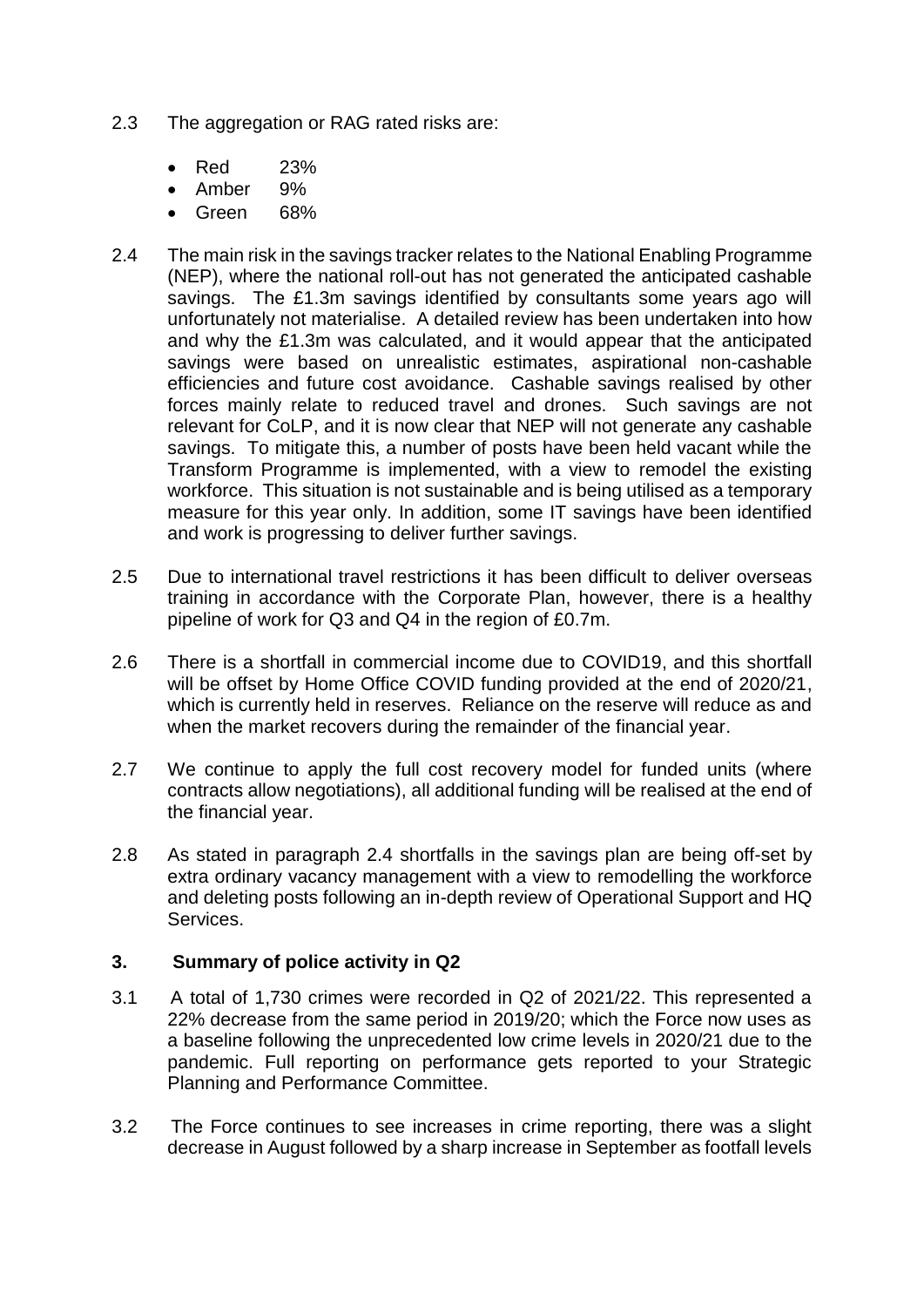have also started to increase. Similar increases were reported across the Police Service nationally although the national increase is not as pronounced.

- 3.3 At present, the three highest volume areas of crime are Shoplifting, Theft from the Person and Other Theft Offences; with lowest volumes relating to Arson, Business Robbery and Residential Burglary.
- 3.4 CoLP outcomes demonstrate a 29% positive outcome rate in the last 12 months with most outcomes relating to shoplifting or drugs possession. The latest outcome data nationally is 12% to the end of August 2021, which the Force is significantly outperforming.
- 3.5 Stop and Searches conducted total 713 searches, 222 items recovered and 162 arrests carried out in July to September; achieving a 33% positive outcome rate
- 3.6 The following information provides an assessment of the City of London Police performance against the National Lead Force aims and objectives as set out in the National Lead Force Plan 2020-22 The NLF plan sets out 5 outcomes that the City of London are seeking to achieve (with Q2 achievements detailed below):

Outcome 1 - The public has confidence in the Action Fraud reporting service

- Both targets for satisfaction within survey respondents with telephone reporting (96%) and online reporting (83%) were met.
- Neither target for average call time (5 minutes) and abandoned calls (below 16%) were met but there continues to be improvement and innovation to achieve them in future quarters

Outcome 2 - People and organisations are prevented from being victims of fraud, and victims are supported (National Fraud Policing Strategy)

- The reach of protect events has been maintained this half year (8,396) as compared to the latter half last year (8,443) and data is currently being collated to establish a baseline of the use of protect messaging through CoLP online and offline media channels and engagement events.
- £352,034 was prevented or disrupted before passing into criminal hands this is above the quarterly average from 20/21 (£215,049)
- In Q2 of 2021/22 the NECVCU has performed well above 2020/21 averages in both Level 1 and 2 services engaging with over 20,000 victims with only 11 being identified as repeat victims.

Outcome 3 - Police resources are deployed efficiently and effectively against fraud threats (National Fraud Policing Strategy)

• The NFIB is still trying to establish a technological solution to demonstrate that 50% of crimes meet the threshold and are reviewed within 28days, but a total of 10,428 Pursue reports were disseminated in Q2 which is a sharp rise from both Q1 (6,735) and the benchmark quarterly average of 8,130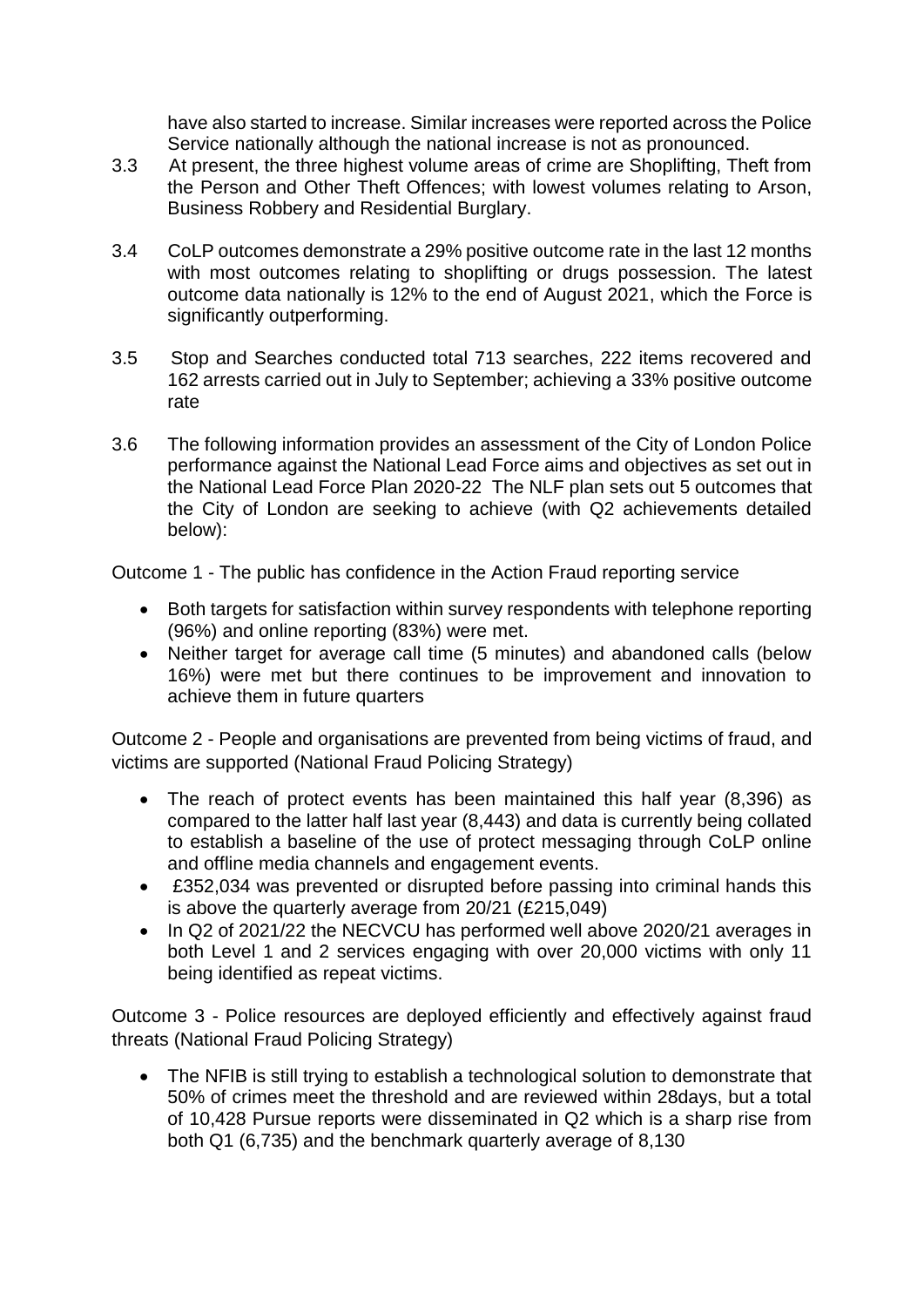- All forces were compliant in returning outcomes in this quarter and judicial outcome have increased this quarter as compared to Q1 but are still below last years quarterly average.
- •

Outcome 4 - Fraudsters operating nationally are identified and offending is disrupted

- Total and major OCG disruptions in Q2 (16) were higher than the previous years quarterly average (13.
- A significantly higher number of judicial outcomes were recorded by CoLP this quarter, 462 compared to 35, a 1220% increase and above the quarterly benchmark
- In terms of ancillary orders, throughout the year numbers fluctuate as orders expire and new ones are. Q2 has fallen slightly below the 2020/21 benchmark by 1.
- The number of disruptions to technological enablers is just below the annual benchmark for this time of year.

Outcome 5 - Policing has the capability and capacity to detect, disrupt and deter perpetrators of fraud (National Fraud Policing Strategy)

- There have been 36 new members to the Economic Crime Knowledge Hub this quarter; increasing the total membership to 312. This is an increase compared to Q1; but slightly below the average from last year. A relaunch is planned for late 2021.
- Classroom and online training resumed in September with a number of police and private sector delegates. The Academy also completed an Accredited Counter Fraud Specialist (ACFS) cohort in September. This is the first ACFS course the Academy have run in a number of years, feedback was excellent and the Academy are hopeful to fill another course starting in January
- The overall satisfaction rate for Q2 is higher than the 90% target and has increased significantly since the last quarter.

#### **4. Directorate Revenue Position**

4.1 Directorate budgets are in the process of being disaggregated to take account of the new TOM, so directorate breakdown and variances have not been included in this report.

## **5. Action Fraud / Cyber**

5.1 In March 2021, the Action Fraud contract with the current supplier was extended to cover the period until the Next Generation Fraud & Cyber Crime Reporting & Analysis Service (FCCRAS) becomes operational. The extension to the contract will entail a refresh of the system and its security (described in the Capital section below) and an increase in the annual contract cost. This will be £3.9m in 2021/22 and is funded from £1m of the cash settlement agreed with the supplier, with the balance from the Action Fraud reserve.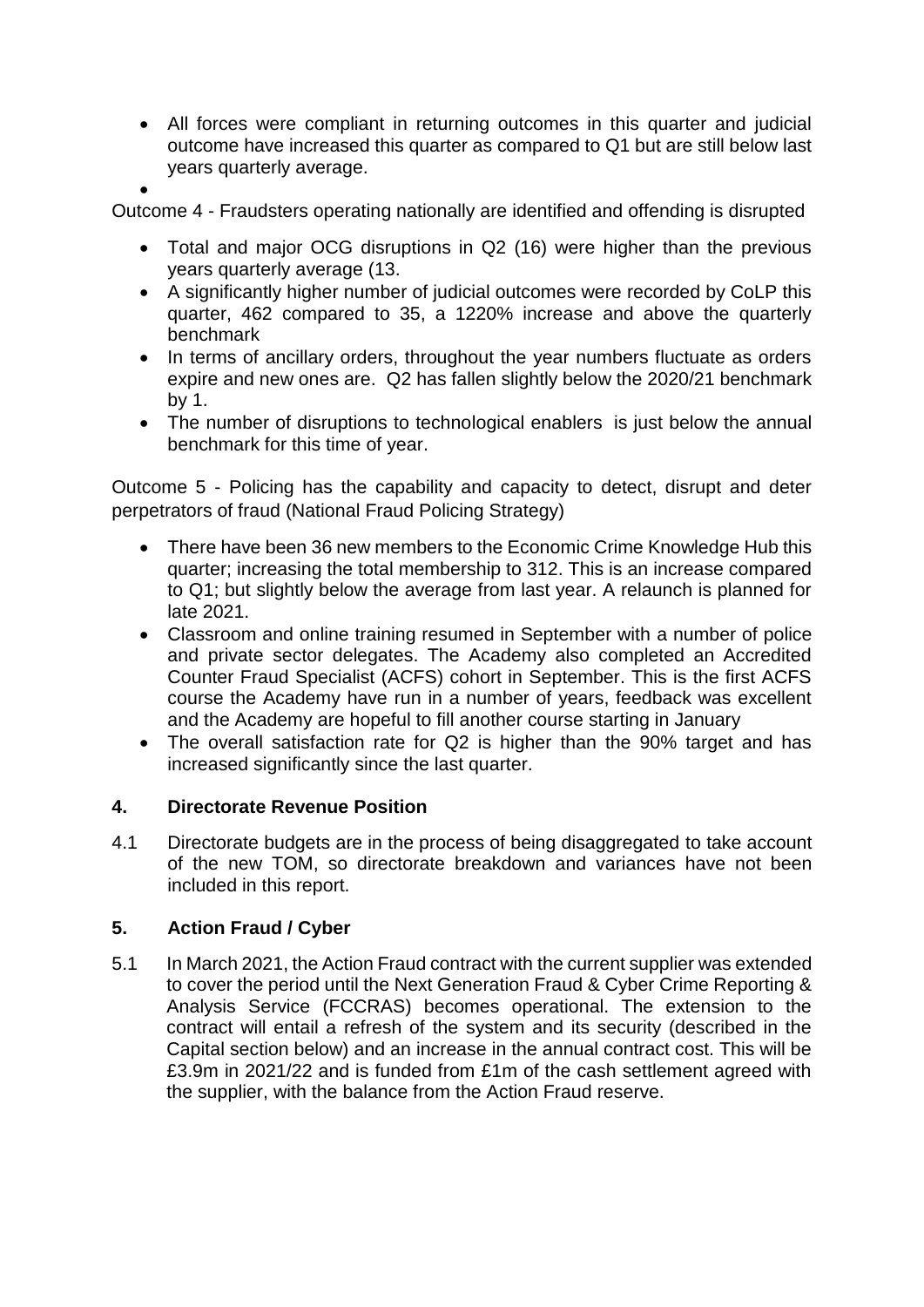#### **6 Income**

- 6.1 Table 6 below sets out grant and income funding totalling £63.37m. Current projections indicate a high level of confidence in receipt from all funders in the current financial year.
- 6.2 The majority of grant income is received or accrued for at the end of year. Steps are taken to claim grant income early in the year if possible.
- 6.3 Current projections indicate a small number of variances against specific grants. The positive variances in (red) indicate an improved position, the negative variances in black indicate a worse position, where grant income may be lower than the budget.

| <b>Name of Grant</b>                                                        | <b>Funding Provider</b>                   | 2021/22<br><b>Budget</b><br>E'm | <b>Actuals</b><br><b>YTD</b><br>E'm | <b>Projected</b><br><b>Outturn</b><br>E'm | <b>Projected</b><br><b>Variance</b><br>E'm | <b>Responsible</b><br><b>Lead</b> |
|-----------------------------------------------------------------------------|-------------------------------------------|---------------------------------|-------------------------------------|-------------------------------------------|--------------------------------------------|-----------------------------------|
|                                                                             |                                           |                                 |                                     |                                           |                                            |                                   |
| <b>Police Pensions Grant</b>                                                | Home Office                               | (23.00)                         | (14.80)                             | (23.00)                                   | 0.00                                       | LT                                |
| <b>Action Fraud Managed</b><br>Service                                      | Home Office                               | (6.75)                          | (1.89)                              | (6.75)                                    | 0.00                                       | JV                                |
| <b>Counter Terrorism Policy</b><br>Grant                                    | Home Office                               | (6.59)                          | (3.49)                              | (7.00)                                    | (0.40)                                     | GF                                |
| <b>Insurance Fraud</b><br><b>Enforcement Team</b>                           | <b>Association of British</b><br>Insurers | (4.31)                          | (0.90)                              | (3.83)                                    | 0.47                                       | <b>TH</b>                         |
| <b>National Cyber Security</b><br>Programme                                 | Home Office                               | (3.89)                          | (0.00)                              | (3.89)                                    | 0.00                                       | <b>JVP</b>                        |
| <b>Action Fraud National</b><br>Fraud Intelligence Bureau                   | Home Office                               | (3.83)                          | (1.02)                              | (3.83)                                    | 0.00                                       | SA                                |
| <b>National Lead Force</b>                                                  | Home Office                               | (3.32)                          | (0.57)                              | (2.67)                                    | 0.65                                       | <b>PS</b>                         |
| Dedicated Cheque &<br>Plastic Card Unit (DCPCU)                             | <b>UK Payments</b><br>Administration Ltd  | (2.69)                          | (0.82)                              | (2.63)                                    | 0.06                                       | <b>GR</b>                         |
| <b>Economic Crime</b><br><b>Capability Development</b>                      | Home Office                               | (2.60)                          | (0.28)                              | (2.60)                                    | 0.00                                       | AN                                |
| <b>International Property</b><br><b>Crime Investigation Unit</b><br>(PIPCU) | <b>Intellectual Property</b><br>Office    | (2.05)                          | 0.00                                | (1.95)                                    | 0.11                                       | <b>NC</b>                         |
| <b>Police Transport Grant</b>                                               | <b>Transport for London</b>               | (1.92)                          | (0.49)                              | (1.98)                                    | (0.06)                                     | KT                                |
| <b>Cyber Griffin</b>                                                        | Corporation                               | (0.70)                          | 0.00                                | 0.00                                      | 0.70                                       | LT                                |
| Other - International<br><b>Training and</b>                                |                                           |                                 |                                     |                                           |                                            |                                   |
| Development Team                                                            | Home Office                               | (0.55)                          | (0.11)                              | (0.55)                                    | 0.00                                       | <b>TR</b>                         |
| Lloyds Sponsorship                                                          | Lloyds Bank                               | (0.41)                          | (0.30)                              | (0.52)                                    | (0.11)                                     | AB                                |
| Late Night Levy                                                             | Corporation                               | (0.30)                          | 0.00                                | (0.29)                                    | 0.01                                       | JP                                |
| London Safety Camera<br>Partnership                                         | <b>Transport for London</b>               | (0.27)                          | (0.07)                              | (0.26)                                    | 0.02                                       | AM                                |

## **Table 6**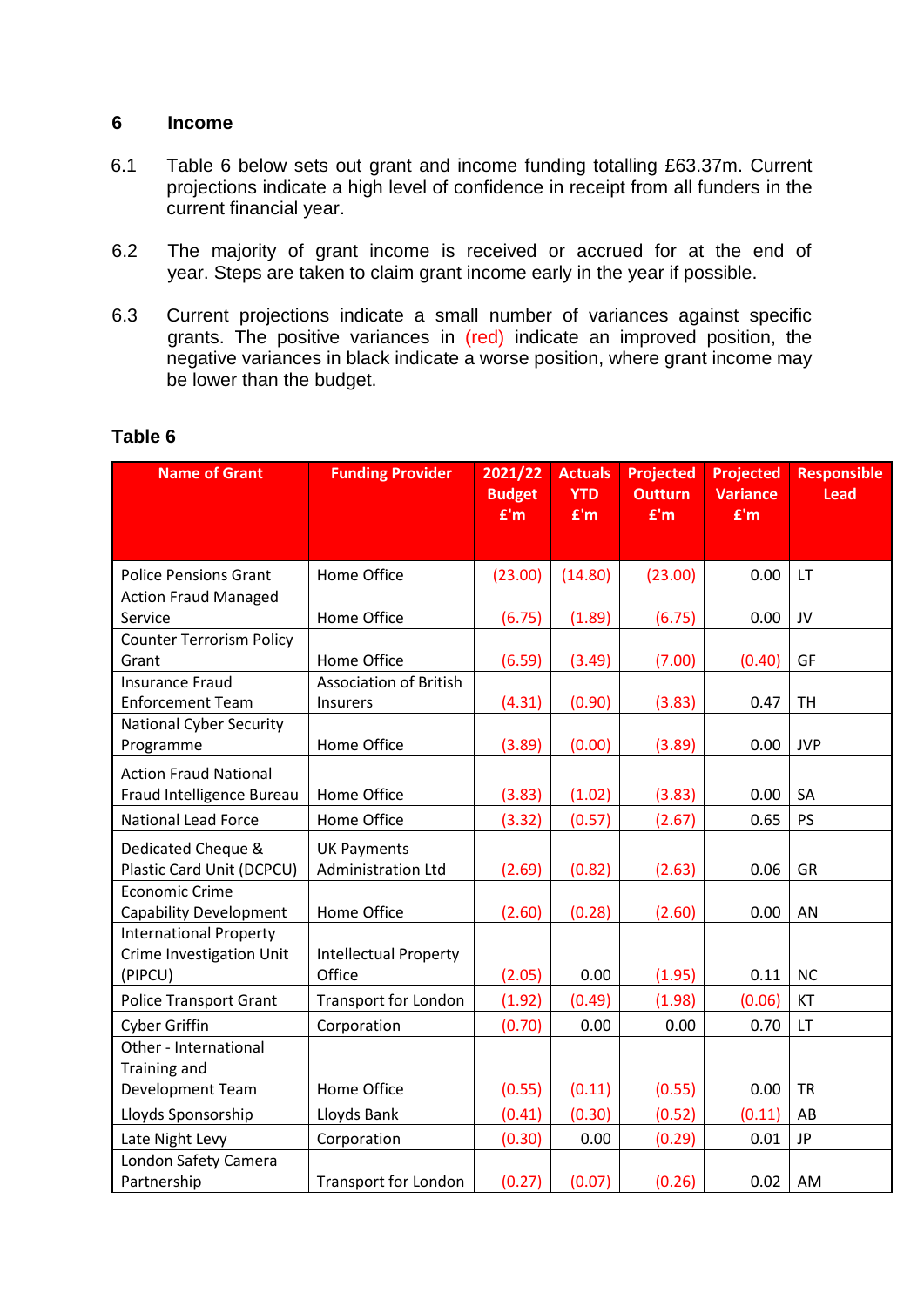| <b>Name of Grant</b>                           | <b>Funding Provider</b>                        | 2021/22<br><b>Budget</b><br>E'm | <b>Actuals</b><br><b>YTD</b><br>E'm | <b>Projected</b><br><b>Outturn</b><br>E'm | <b>Projected</b><br><b>Variance</b><br>E'm | <b>Responsible</b><br><b>Lead</b> |
|------------------------------------------------|------------------------------------------------|---------------------------------|-------------------------------------|-------------------------------------------|--------------------------------------------|-----------------------------------|
| <b>Tower Bridge</b>                            | Corporation                                    | (0.09)                          | (0.04)                              | (0.09)                                    | 0.00                                       | AM                                |
| <b>Interpol Secondment</b>                     | Interpol                                       | (0.09)                          | 0.00                                | (0.05)                                    | 0.05                                       | <b>NC</b>                         |
| <b>Volunteer Police Cadets</b>                 | <b>Cadet Contributions</b>                     | (0.01)                          | 0.00                                | 0.00                                      | 0.01                                       | <b>NS</b>                         |
| <b>Common Police Services</b><br>Contributions | <b>College of Policing</b><br>and HMICFRS      | 0.00                            | (0.07)                              | (0.14)                                    | (0.14)                                     | AB                                |
| Counter Terrorism & VS<br>Grant                | Home Office                                    | 0.00                            | (0.11)                              | 0.00                                      | 0.00                                       | GF                                |
| <b>DNSP and FPM's Device</b><br>Cost           | Cambridgeshire<br>Constabulary                 | 0.00                            | (0.30)                              | (0.06)                                    | (0.06)                                     | <b>NS</b>                         |
| Fraud Northern Hub                             | <b>Intellectual Property</b><br>Office         | 0.00                            | 0.00                                | (0.35)                                    | (0.35)                                     | <b>PS</b>                         |
| Free Rail Travel                               | <b>London Mayors</b><br>Office                 | 0.00                            | 0.00                                | (0.59)                                    | (0.59)                                     | JJ                                |
| <b>Overseas Anti-Corruption</b><br>Unit        | Department for<br>International<br>Development | 0.00                            | (0.02)                              | (0.04)                                    | (0.04)                                     | <b>KT</b>                         |
| <b>Prevent Grant</b>                           | Home Office                                    | 0.00                            | (0.07)                              | (0.14)                                    | (0.14)                                     | <b>JP</b>                         |
| PTF & NCSP Funding<br>Grant                    | Miscellaneous<br>income                        | 0.00                            | (0.00)                              | (0.23)                                    | (0.23)                                     | <b>DP</b>                         |
| Secondments                                    | Cambridgeshire<br>Constabulary                 | 0.00                            | (0.02)                              | (0.08)                                    | (0.08)                                     | <b>MW</b>                         |
| Secondments                                    | Mayor's Office for<br>Policing and Crime       | 0.00                            | (0.02)                              | (0.08)                                    | (0.08)                                     | <b>MW</b>                         |
| Secondments                                    | Metropolitan Police                            | 0.00                            | (0.00)                              | (0.13)                                    | (0.13)                                     | <b>MW</b>                         |
| Misc                                           | Other                                          | 0.00                            | (0.18)                              | (0.20)                                    | (0.20)                                     | Various                           |
| <b>Total</b>                                   |                                                | (63.37)                         | (25.57)                             | (63.92)                                   | (0.55)                                     |                                   |

- 6.4 Although funding streams are confirmed for the 2021/22 financial year there is a significant risk to funding from the Police Transport Grant from Transport for London (£2m). Negotiations are currently in progress
- 6.5 We have been notified by the Bank of England that the current contract will be terminated at the end of  $2021/22$  (£1.1m). This is due to a significant reduction in cash in the economy and the introduction of polymer banknotes. (The contract is not included in the above table it is held within Fees and Charges).
- 6.6 There will be a reduction in Home Office funding for 19 CT officers from 23/24 (£1.5m).
- 6.7 As outlined in the Medium Term Financial Plan, work continues to ensure there is a full cost recovery approach to all funded units. The full cost recovery model is applied as and when existing contracts allow negotiations.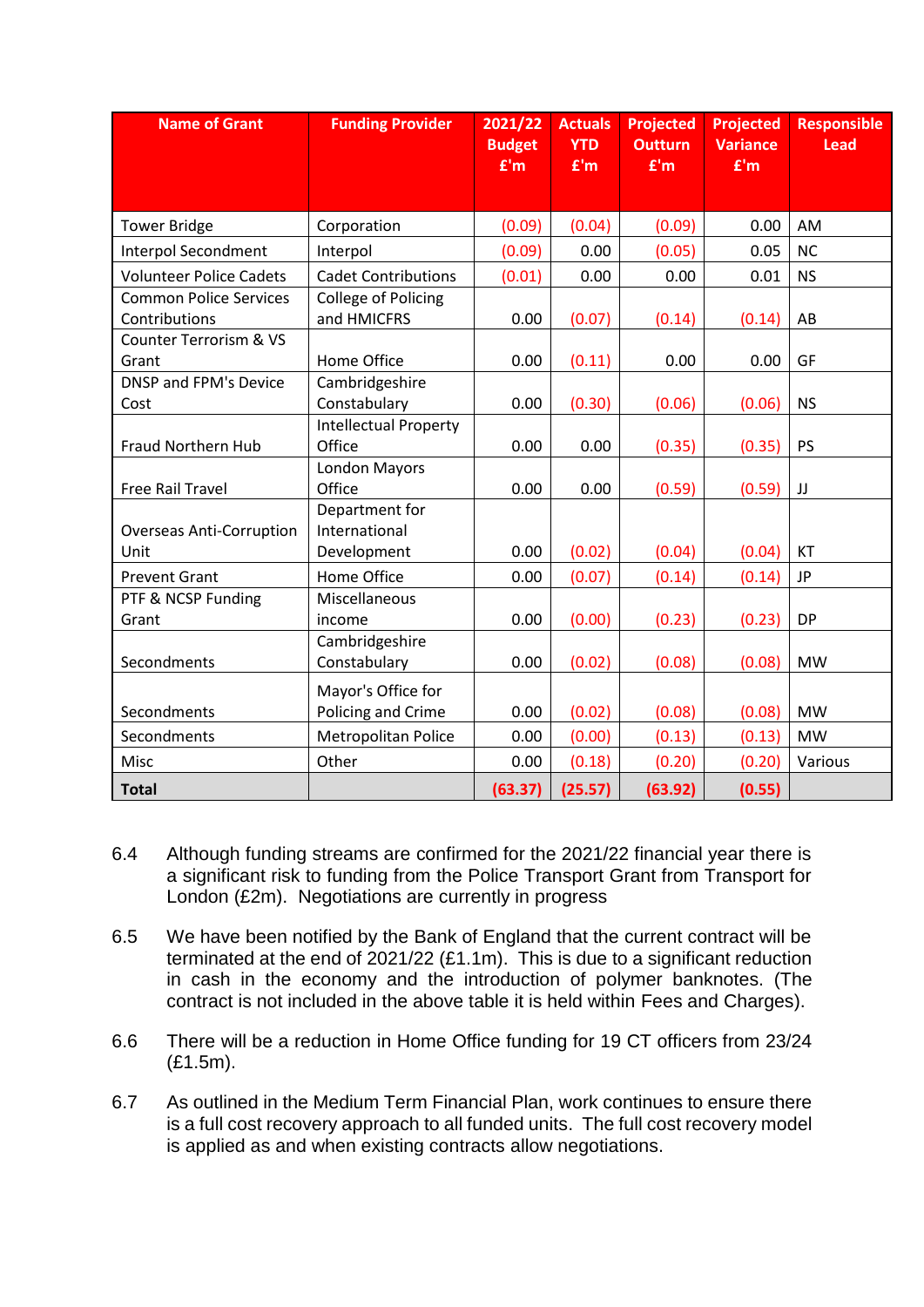## **7. Overtime**

- 7.1 The overall overtime budget is £2.2m; £1.6m core funded and £0.6m funded units.
- 7.2 Gross expenditure to the end of Q2 is £1.3m, offset by a 20/21 accrual of £0.4m, resulting in net expenditure of £0.9m. There has been a significant reduction in overtime demand during COVID, however, crime levels have increase in the City as workers and visitors return, including serious crime incidents requiring significant investigative resource and time. There are a number of planned events and demonstrations in the City during Q3 and Q4, and at this stage it is assumed that the overtime budget will be fully utilised, with potential for further pressures in the latter half of the year. Some costs may be recoverable from Home Office grant.

The main reasons for overtime are:

- Covering for vacant posts (backfilling / Business as Usual)
- Covid-19 (Coronavirus)
- Bank of England armed escorts (funded by the Bank)
- Op Benbow
- Prisoner handling and investigations
- 7.3 The largest spending Directorate is Local Policing, with 54% (£0.7m) of overall overtime. The main reasons are business as usual, backfilling and Bank of England which accounts for 20% of all overtime to date. It is expected that the need for backfilling and BAU will increase as more vacancies are held, however, it is difficult to predict requirements relating to future unknown policing requirements.
- 7.4 The chart below shows cumulative overtime expenditure over the last 4 years, which projects a year-end reduction in the current financial year compared to previous years.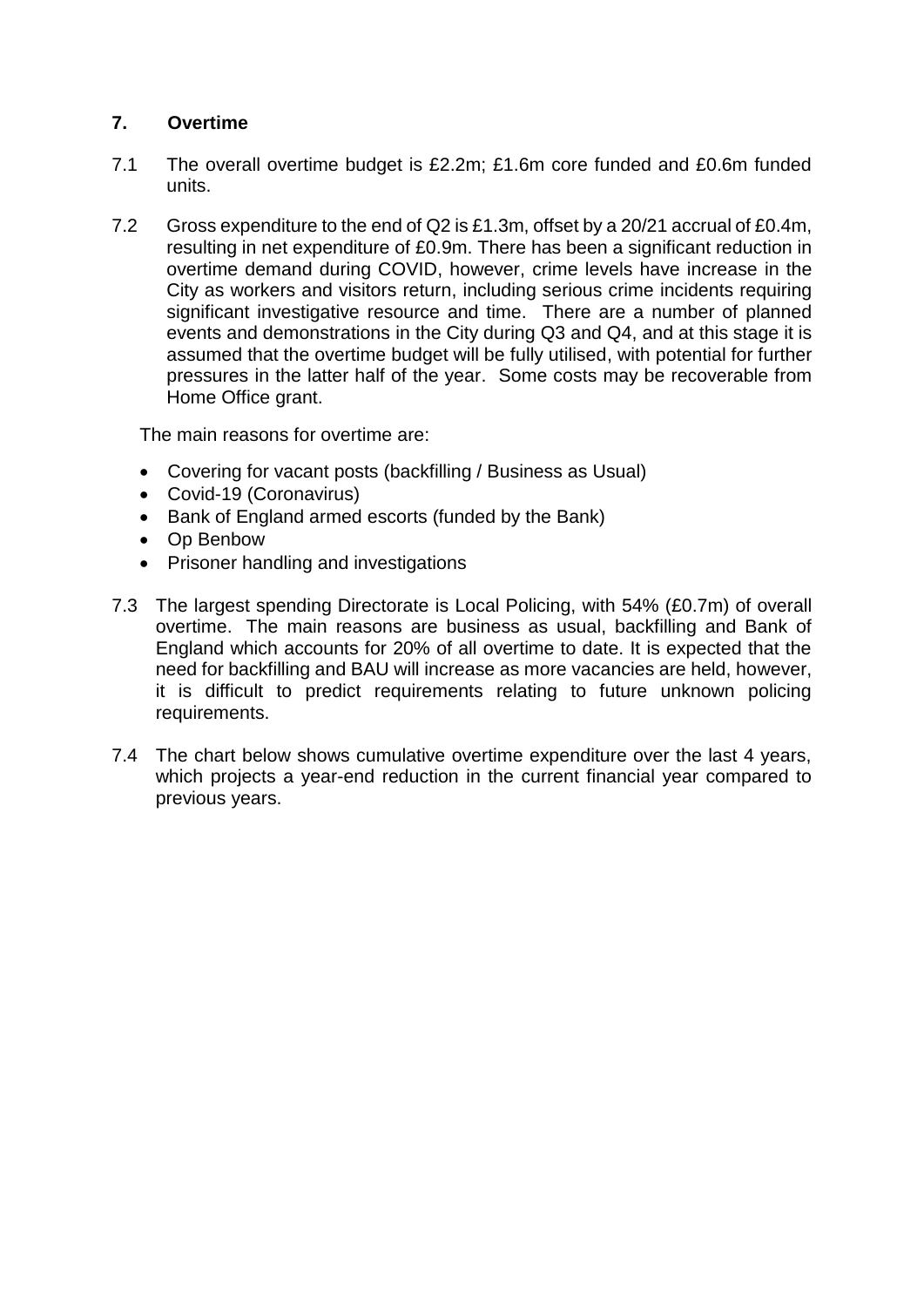

## **8 Capital Programme**

- 8.1 There are two elements to the CoLP Capital Programme; the legacy schemes approved prior to 2020/21 and funded by the Corporation of London, and schemes approved through a £5m annual loan facility from the CoL from 2020/21 onwards.
- 8.2 The forecast provides a summary overview of the capital budget for the period 2021 to 2025. Progress of the Capital Programme and further details for each project are shown in Appendix 1.

## **Table 7 - Summary of Capital Programme 2021 to 2025**

| <b>CoLP Capital</b><br><b>Programme</b><br>2021-2025 | <b>Capital</b><br><b>Programme</b><br><b>Budget</b><br>£000 | <b>Prior</b><br>Year<br><b>Spend</b><br>£000 | <b>Spend</b><br>to $Q2$<br>2021/22<br>£000 | <b>Forecast</b><br><b>Spend</b><br>2021/22<br>£000 | <b>Forecast</b><br>spend<br><b>Future</b><br><b>vears</b><br>£000 | Total<br><b>Forecast</b><br>£000 | <b>Forecast</b><br>Variance<br>£000 |
|------------------------------------------------------|-------------------------------------------------------------|----------------------------------------------|--------------------------------------------|----------------------------------------------------|-------------------------------------------------------------------|----------------------------------|-------------------------------------|
| <b>IT Related</b>                                    | 11,557.3                                                    | 691.7                                        | 197.0                                      | 3,836.6                                            | 6,298.6                                                           | 10,826.9                         | $-730.4$                            |
| Equipment                                            | 67.9                                                        | 0.0                                          | 0.0                                        | 67.9                                               | 0.0                                                               | 67.9                             | 0.0                                 |
| Fleet                                                | 1,471.0                                                     | 0.0                                          | 94.1                                       | 250.0                                              | 1,221.0                                                           | 1,471.0                          | 0.0                                 |
| Accommodation                                        | 510.0                                                       | 0.0                                          | 0.0                                        | 225.0                                              | 285.0                                                             | 510.0                            | 0.0                                 |
| <b>Action Fraud</b>                                  | 2,000.0                                                     | 0.0                                          | 1,914.0                                    | 2,000.0                                            | 0.0                                                               | 2,000.0                          | 0.0                                 |
| <b>Loan Funded</b><br>Capital<br>Programme           | 15,606.2                                                    | 691.7                                        | 2,205.1                                    | 6,379.5                                            | 7,804.6                                                           | 14,875.8                         | $-730.4$                            |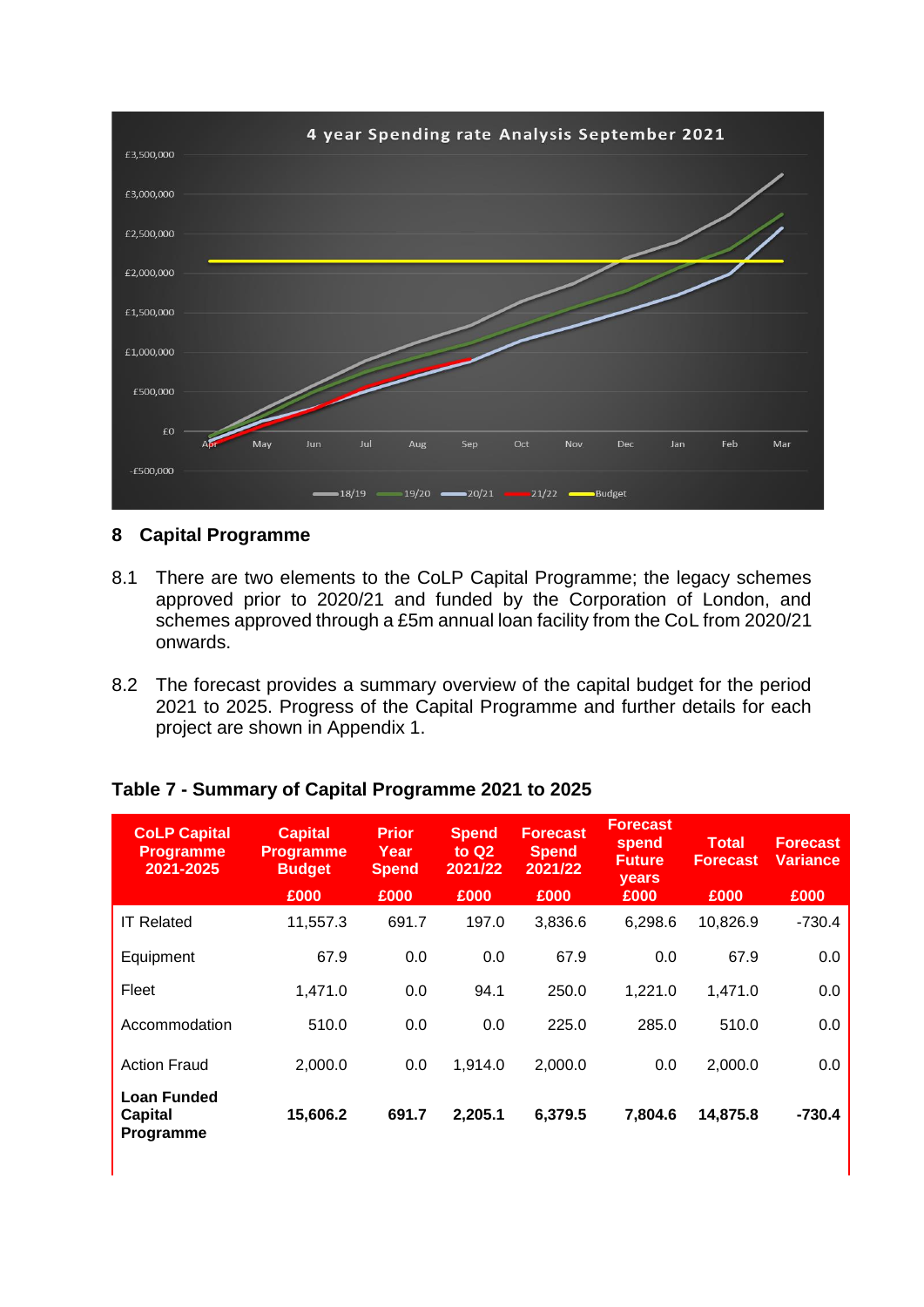| <b>CoLP Capital</b><br><b>Programme</b><br>2021-2025 | <b>Capital</b><br><b>Programme</b><br><b>Budget</b><br>£000 | <b>Prior</b><br>Year<br><b>Spend</b><br>£000 | <b>Spend</b><br>to $Q2$<br>2021/22<br>£000 | Forecast<br><b>Spend</b><br>2021/22<br>£000 | <b>Forecast</b><br>spend<br><b>Future</b><br>years<br>£000 | Total<br><b>Forecast</b><br>£000 | <b>Forecast</b><br><b>Variance</b><br>£000 |
|------------------------------------------------------|-------------------------------------------------------------|----------------------------------------------|--------------------------------------------|---------------------------------------------|------------------------------------------------------------|----------------------------------|--------------------------------------------|
| Legacy<br>Programme                                  | 34.003.1                                                    | 25.972.5                                     | 3,374.9                                    | 4,797.8                                     | 600.1                                                      | 31,370.4                         | $-2,632.7$                                 |
| Total                                                | 49,609.3                                                    | 26,664.2                                     | 5,580.1                                    | 11,177.3                                    | 8,404.7                                                    | 46,246.2                         | $-3,363.1$                                 |

- 8.3 For the four-year programme to 2025 there is a forecast underspend of £3,363m. This is driven by the underspend on the Accommodation Decant Programme project, and a projected underspend in IT projects. A narrative is provided below, and further details are shown in Appendix 1.
- 8.4 The Body Worn Video project is now at gateway 4 stage. The costs of the project exceed the original budget, which was set nearly three years ago. The project is forecast to overspend by £0.286m. This additional cost can be contained within the overall 2021/22 budget due to the slippage in projects elsewhere.
- 8.5 The Digital & IT budget covers several IT related projects over a number of years. Since the budget was initially set in 2019, further refinement of the requirements has been undertaken leading to a reduction. This can be released to support other priorities in future years.
- 8.6 The Force Mapping System (GIS Upgrade) is now expected to be a Software service (SaaS) arrangement, which will lead to the majority of the costs being converted to revenue. Therefore, the capital budget is forecast to underspend by approximately £0.134m, but at the same time generating a new revenue pressure.
- 8.7 The majority of the Legacy Programme is coming towards the end, with the exception of HRi and Emergency Services Mobile Communications Programme (ESMCP), which will continue in to at least 2023/24. The ESMCP programme is a national Home Office programme and is in the process of being re-scoped.
- 8.8 Table 8 below focuses on the loan-funded capital projects scheduled for 2021/22. The profiled budget for the current year is £8.642m, which includes £3.696 carried forward from 2020/21 and £4.946 for the 2021/22 programme approved in March 2021. Again, Appendix 1 provides further detail.

#### **Table 8 – 2021/22 Loan-Funded Capital Budget Forecast**

|                   | 2021/22<br><b>Capital</b><br><b>Budget</b> | <b>Spend to Q2</b><br>2021/22 | <b>Forecast</b><br><b>Spend</b><br>2021/22 | <b>Forecast</b><br><b>Variance</b> |
|-------------------|--------------------------------------------|-------------------------------|--------------------------------------------|------------------------------------|
|                   | £000                                       | £000                          | £000                                       | £000                               |
| <b>IT Related</b> | 7,388.3                                    | 197.0                         | 3,836.6                                    | $-3,551.7$                         |
| Equipment         | 67.9                                       | 0.0                           | 67.9                                       | 0.0                                |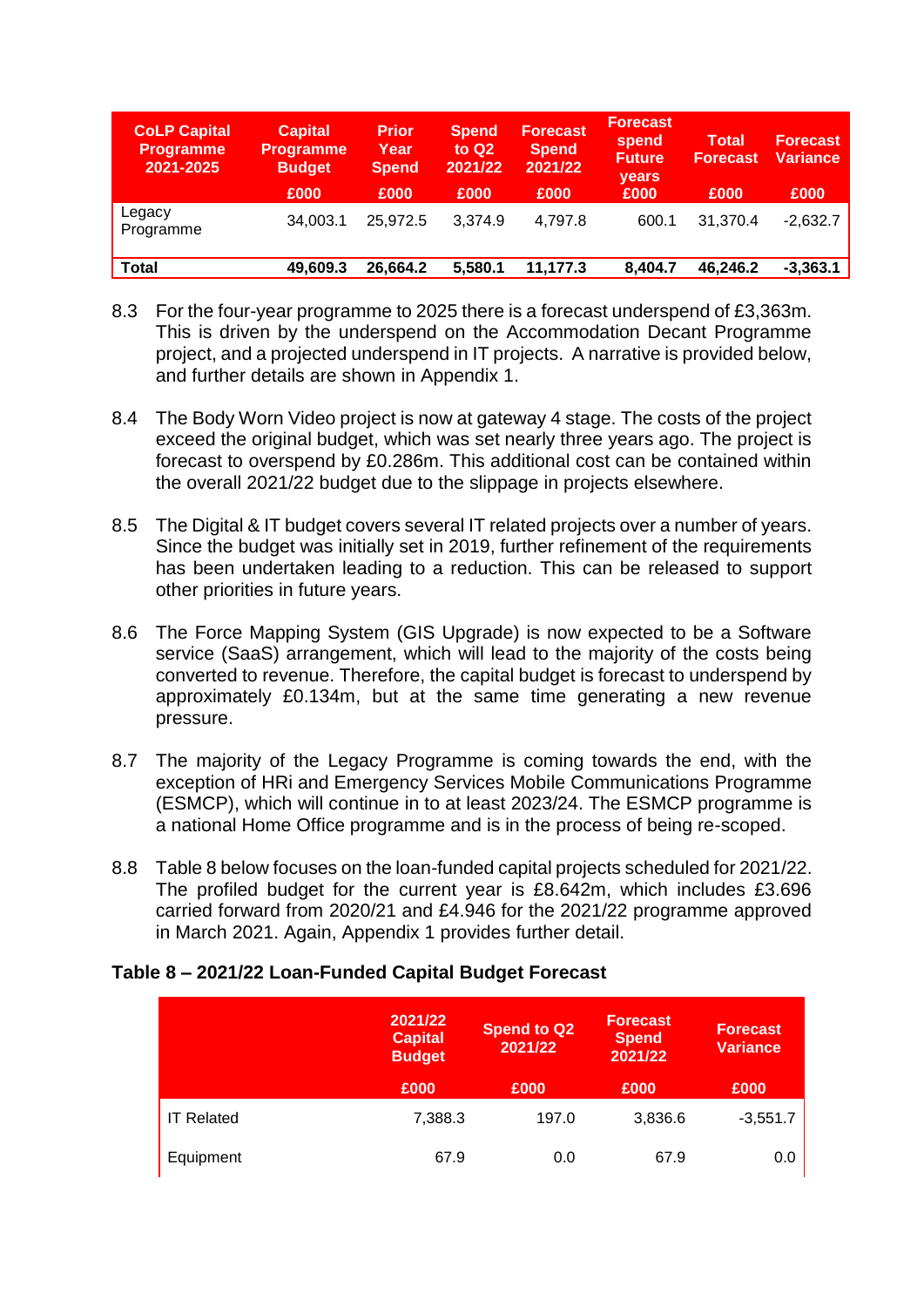|                                         | 2021/22<br><b>Capital</b><br><b>Budget</b> | <b>Spend to Q2</b><br>2021/22 | <b>Forecast</b><br><b>Spend</b><br>2021/22 | <b>Forecast</b><br><b>Variance</b> |
|-----------------------------------------|--------------------------------------------|-------------------------------|--------------------------------------------|------------------------------------|
|                                         | £000                                       | £000                          | £000                                       | £000                               |
| Fleet                                   | 736.0                                      | 94.1                          | 250.0                                      | $-486.0$                           |
| Accommodation                           | 450.0                                      | 0.0                           | 225.0                                      | $-225.0$                           |
| <b>Action Fraud</b>                     | 0.0                                        | 1,914.0                       | 2,000.0                                    | 2,000.0                            |
| <b>Loan Funded Capital</b><br>Programme | 8,642.1                                    | 2,205.1                       | 6,379.5                                    | $-2,262.7$                         |

- 8.9 As a part of the Action Fraud project, members are aware of the need for the current contract with the current supplier to be extended. As part of this extension a refresh of the system is required to maintain operations and security, which will cost just under £2m. This provides a pressure on the loan-funded capital programme and will be met from within the loan funding approved for this year, leading to increased pressure on future years' capital.
- 8.10 Expenditure to date against the profiled budget for the current year is £2.205m, which is mostly driven by the Action Fraud project. It is already clear that many of the projects will not be delivered by the end of this financial year due to several factors, including the lack of internal resources to manage and global supply restrictions. Since the Corporation's strategic move to cloud-based computing and storage, projects with a high level of IT involvement increasingly require lower amounts of capital investment. However, the requirement for revenue budget to meet on-going costs is increasing. The CoLP revenue budget is already under significant pressure meaning that off-setting savings and efficiencies are identified before a project can proceed. Inevitably, this leads to delays.
- 8.11 The replacement and upgrade of surveillance equipment was planned to be spread over two financial years. The updated profile is for a 'like for like' replacement to be completed by the end of this year. Gateway papers are being developed.
- 8.12 The Command & Control Project is a joint upgrade led by the Metropolitan Police Service (MPS). A project board has been in place since the start of the year, and further information is expected from the MPS, with detailed discussions and agreement to follow. This is expected to push delivery into the next financial year.
- 8.13 The National Law Enforcement Data (NLEDS) Programme is a part of a nationwide project which has not progressed in the current year and will be delayed until 2022/23.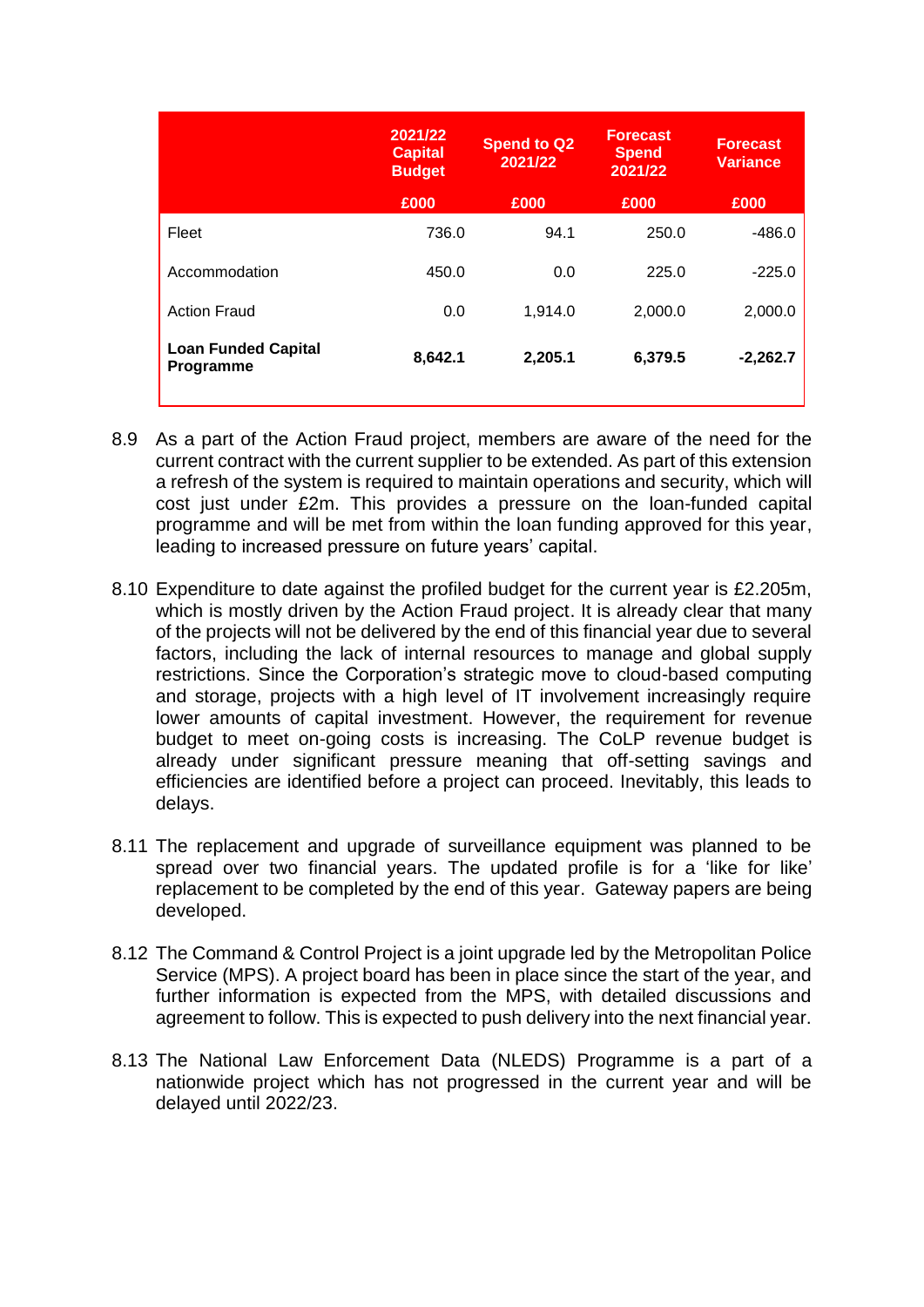- 8.14 e-Discovery is a software tool to assist in forensics. Gateway papers are being prepared for this and initial indications are that the cost will be in excess of the current budget. This will delay implementation in the current financial year.
- 8.15 The annual fleet replacement programme budget is £250,000. In the wake of Brexit, there is a shortage of supply of suitable vehicles and the market is getting increasingly challenging on a monthly and weekly basis. Due to current governance arrangements, there have been significant delays in ordering replacement vehicles and the combination of market forces and internal delays means that delivery times are now up to 12 months in some instances. Although vehicles are mainly purchased via the BlueLight national framework, we are seeing 10 – 15% price increases. Some specialist high performance and response vehicles are seeing increases almost daily.
- 8.16 The Gateway and Business case for the replacement of the In Car Audio/ Visual is underway. There are significant dependencies between this and other IT related projects leading to further work to ensure value for money across all. Therefore, spend in this year is likely to be low.
- 8.17 The project to introduce a Software Defined Wide Area Network (SDWAN) is a joint project with the Corporation. The discovery phase has been approved and funding released for the element held by the Corporation, therefore no expenditure is expected against the CoLP capital budget this year.
- 8.18 The specifications for the procurement of electric motorcycles are continuing, and at this stage delivery and expenditure is likely to straddle the end of the financial year.

## **9 Transactional finance**

9.1 There has been a significant improvement in transactional performance during 2021/22. Table 9 below shows performance against the Corporation's target for payment of invoices within 10 / 30 days and compliance performance. This improvement is due to roll-out of self service across the Force, which has also generated a 40% reduction in the Transactional Finance Team.

| <b>Month</b>               | 10 Day SME<br><b>Transactions Qty</b> | <b>SME Paid</b><br>after 10<br>days Qty | <b>10 Days SME</b><br>on time % | <b>Target</b><br>(88%) | <b>Average</b><br><b>Days to Pay</b><br>(A)<br>transactions) |
|----------------------------|---------------------------------------|-----------------------------------------|---------------------------------|------------------------|--------------------------------------------------------------|
| Apr-21                     | 2,761                                 | 291                                     | 90%                             | 88%                    | 14                                                           |
| $May-21$                   | 2,267                                 | 249                                     | 89%                             | 88%                    | 14                                                           |
| Jun-21                     | 2,503                                 | 253                                     | 90%                             | 88%                    | 15                                                           |
| Jul-21                     | 2,675                                 | 460                                     | 83%                             | 88%                    | 18                                                           |
| Aug-21                     | 2,154                                 | 410                                     | 81%                             | 88%                    | 16                                                           |
| $Sep-21$                   | 2,416                                 | 374                                     | 85%                             | 88%                    | 16                                                           |
| <b>Total FY</b><br>2021/22 | 14,776                                | 2,037                                   | 86%                             | 88%                    | 16                                                           |

#### **Table 9** - Payment Performance - 10 days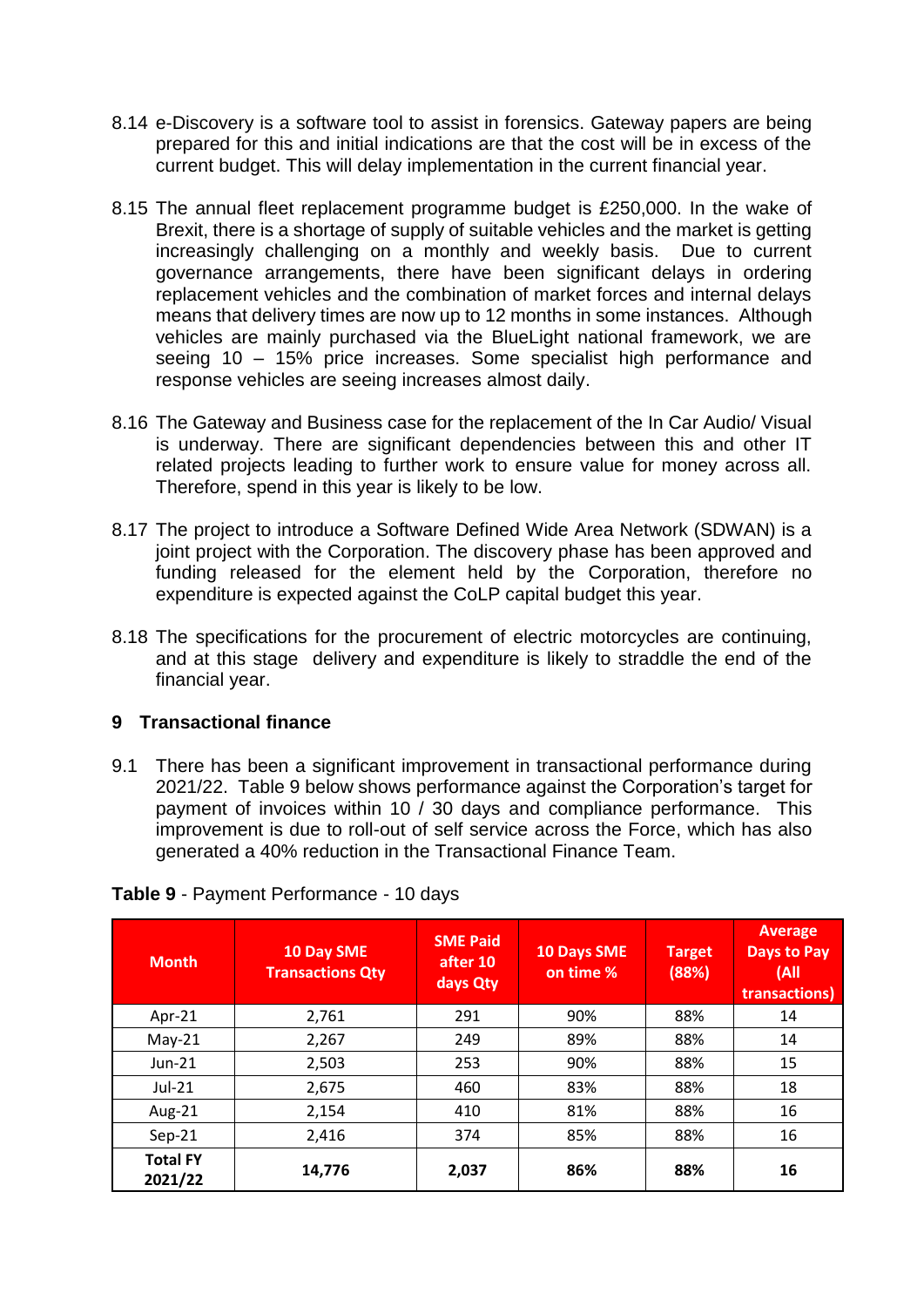| <b>Month</b>            | <b>All Transactions Qty</b> | Paid after 30<br>days Qty | 30 days on time % | <b>Target</b> |
|-------------------------|-----------------------------|---------------------------|-------------------|---------------|
| Apr-21                  | 5,000                       | 216                       | 96%               | 97%           |
| $May-21$                | 4,537                       | 198                       | 96%               | 97%           |
| $Jun-21$                | 5,144                       | 237                       | 95%               | 97%           |
| Jul-21                  | 5,240                       | 400                       | 92%               | 97%           |
| Aug-21                  | 4,167                       | 292                       | 92%               | 97%           |
| $Sep-21$                | 4,965                       | 333                       | 93%               | 97%           |
| <b>Total FY 2021/22</b> | 29,053                      | 1,676                     | 94%               | 97%           |

#### **Table 10** – Payment Performance – 30 days

## **Table 11** - Invoice Compliance

| <b>Month</b> | <b>Invoices Received</b> | <b>Compliant</b><br><b>Invoices</b> | Value of<br><b>Compliant</b><br><b>Invoices</b> | <b>Compliant</b><br><b>Invoices %</b> |
|--------------|--------------------------|-------------------------------------|-------------------------------------------------|---------------------------------------|
| Apr-21       | 653                      | 646                                 | £3,630,824                                      | 99%                                   |
| $May-21$     | 681                      | 667                                 | £3,252,503                                      | 98%                                   |
| Jun-21       | 783                      | 764                                 | £3,674,187                                      | 98%                                   |
| Jul-21       | 685                      | 656                                 | £6,997,408                                      | 96%                                   |
| Aug-21       | 627                      | 613                                 | £3,668,384                                      | 98%                                   |
| $Sep-21$     | 675                      | 659                                 | £3,185,812                                      | 98%                                   |
| <b>Total</b> | 4,104                    | 4,005                               | 24,409,118                                      | 98%                                   |

## **10 Use of Reserves**

10.1 The Police reserves position is summarised in Table 12 below

## **Table 12**

|                                         | <b>Opening Balance</b> | <b>Projected Spend</b> | <b>Projected Closing</b><br><b>Balance</b> |
|-----------------------------------------|------------------------|------------------------|--------------------------------------------|
|                                         | E'm                    | E'm                    | E'm                                        |
| <b>POCA</b>                             | (2.2)                  | 0.5                    | (1.7)                                      |
| <b>Action Fraud</b>                     | (2.9)                  | 2.9                    | 0.0                                        |
| <b>Transformational Funding</b>         | (0.1)                  | 0.0                    | (0.1)                                      |
| <b>Police Capital Financing Reserve</b> | (0.5)                  | 0.0                    | (0.5)                                      |
| Earmarked Reserve - COVID 19            | (0.4)                  | 0.4                    | 0.0                                        |
| General Reserve                         | (1.0)                  | 0.0                    | (1.0)                                      |
| <b>Total</b>                            | (7.1)                  | 3.8                    | (3.3)                                      |

10.2 The Proceeds of Crime Act (POCA) reserve relates to the National Asset Recovery Incentivisation Scheme (ARIS), where relevant agencies get back a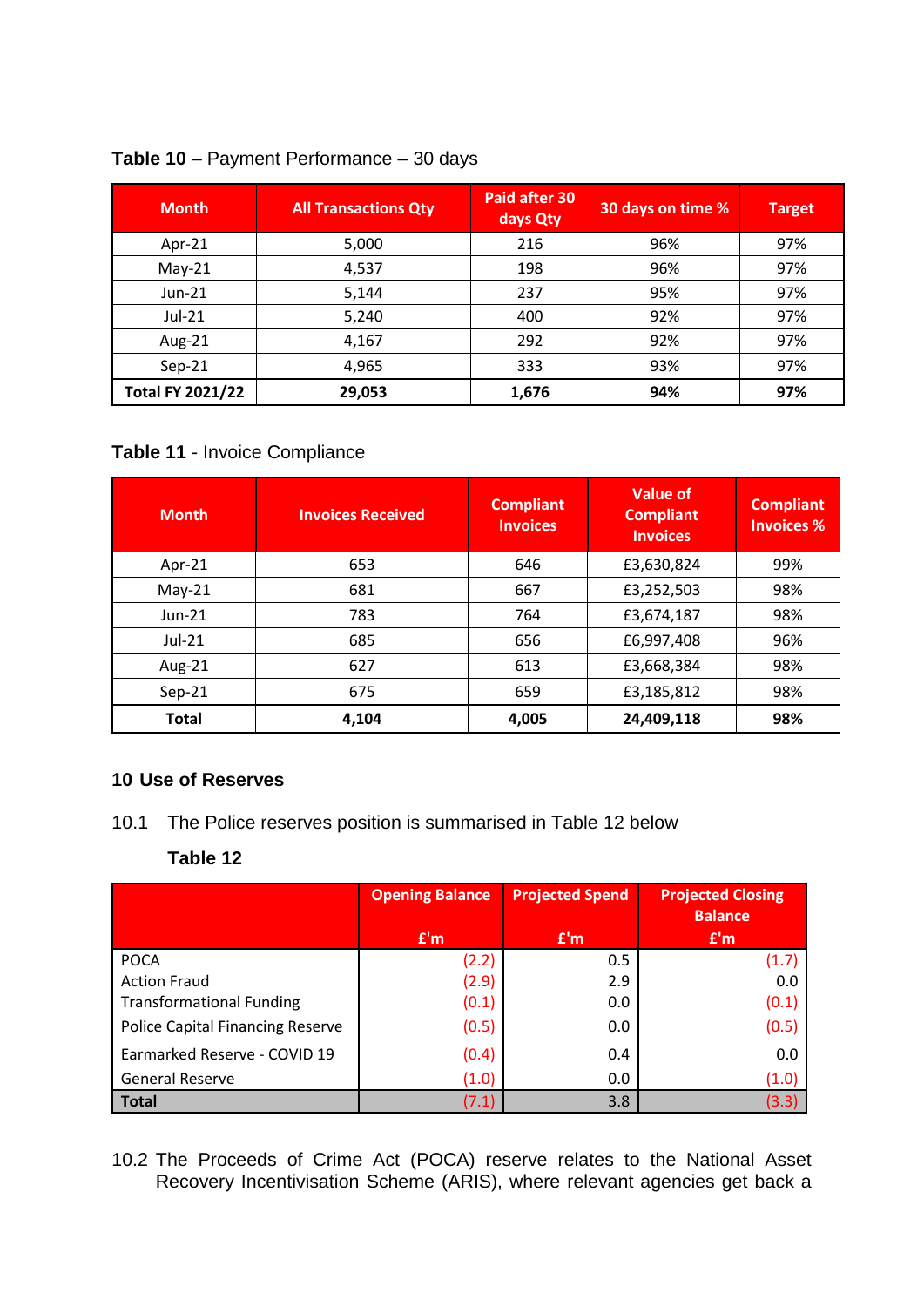proportion of what they recover. This is an unusual arrangement requiring the ongoing agreement of the Home Office. Although the use of ARIS allocations is a matter for each agency, there is an expectation that such funds are used to improve performance on asset recovery and to fund local crime fighting priorities for the benefit of the community in the following categories:

- Asset Recovery Work
- Crime Reduction projects
- Community Projects
- Miscellaneous expenditure
- 10.3 Expenditure is subject to an annual audit, and there is an expectation that all ARIS funds are completely utilised in-year. CoLP's POCA reserve relates to unspent balances built up over a number of years, over and above the annual £0.5m estimated receipts which is built into the base budget.
- 10.4 The opening balance at the start of the financial year was £2.2m. Expenditure from the POCA reserve is subject to a bidding process via the Strategic Finance Board, where bids are assessed against the categories set out above. The reserve is not utilised for projects that require ongoing revenue funding such as the establishment of new posts or new IT systems which attract ongoing revenue costs. Due to the nature and the audit requirements relating to ARIS funds, the POCA reserve should not be viewed as a general reserve to be used<br>to support the revenue budget. Doing so might compromise future Doing so might compromise future arrangements with the Home Office.
- 10.5 It is anticipated that the Action Fraud Reserve will be fully utilised this financial year.

## **11 Risk Management**

| 11.1 | Table 10 below identifies the key risks and mitigating controls contained within |
|------|----------------------------------------------------------------------------------|
|      | this report: (quantum included where possible)                                   |

| <b>Risk</b>                                                                          | <b>Impact</b>               | <b>Mitigation</b>                                                                   |
|--------------------------------------------------------------------------------------|-----------------------------|-------------------------------------------------------------------------------------|
| Loss of Grants and<br>Income                                                         | TfL Grant - £2.0m           | Received in full for<br>2021/22, but at risk for<br>future years                    |
| International training<br>not being delivered<br>due to Covid travel<br>restrictions | £0.5m                       | A healthy pipeline is in<br>place if overseas travel<br>restrictions are<br>reduced |
| <b>Action Fraud</b>                                                                  | Costs may exceed<br>budgets | Funds have been set<br>aside and the position<br>is under constant<br>review        |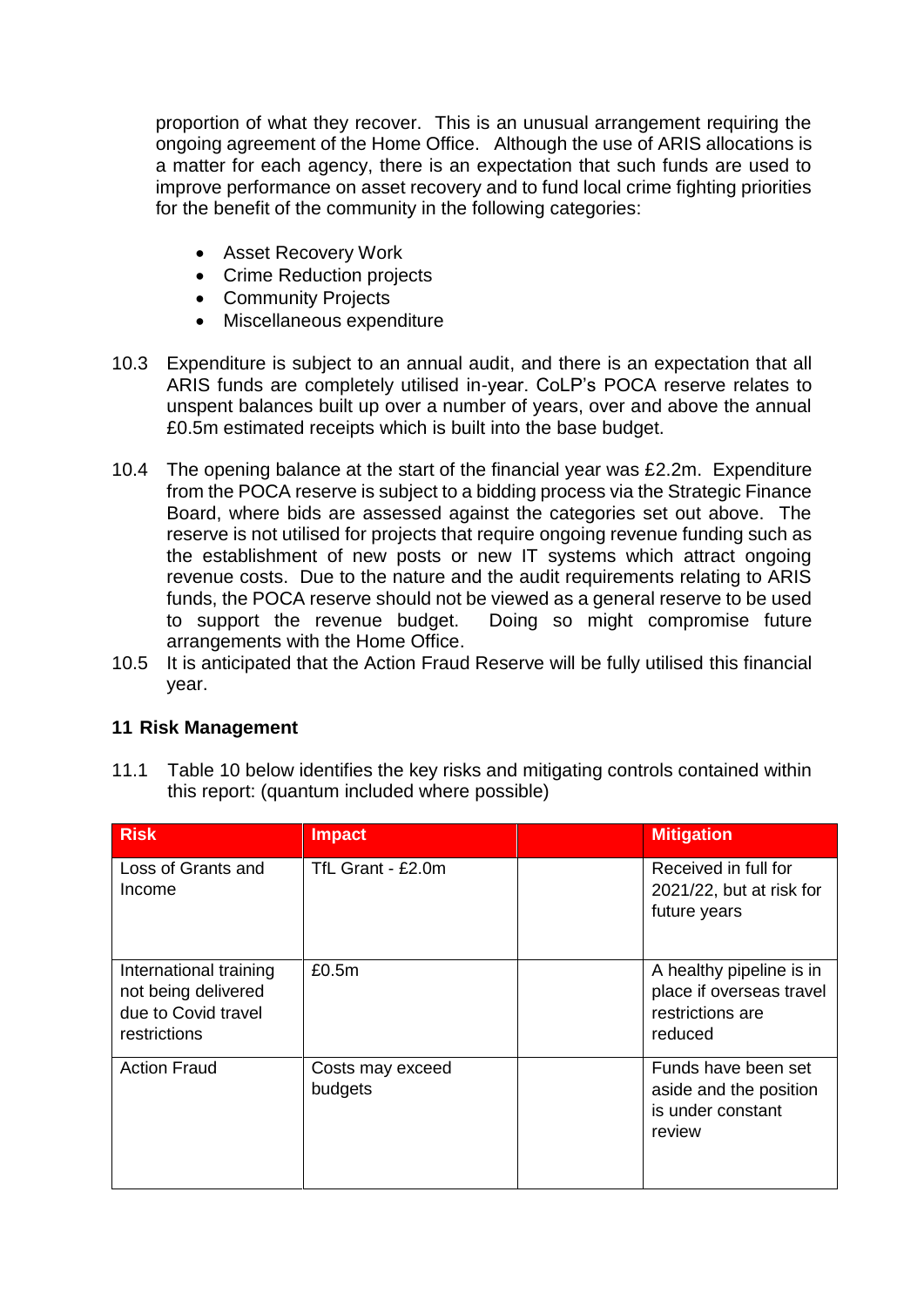| <b>Risk</b>                                             | <b>Impact</b>                                                                                                                                                                                                                                                       | <b>Mitigation</b>                                                                                                                                                                             |
|---------------------------------------------------------|---------------------------------------------------------------------------------------------------------------------------------------------------------------------------------------------------------------------------------------------------------------------|-----------------------------------------------------------------------------------------------------------------------------------------------------------------------------------------------|
| Major incidents                                         | Early engagement with<br>the Home Office to<br>ensure opportunities for<br>cost recovery are<br>maximised.                                                                                                                                                          | No issues to mitigate                                                                                                                                                                         |
| Crime Performance /<br>Safety issues                    | All such issues will be<br>reported to Members                                                                                                                                                                                                                      | No issues to mitigate                                                                                                                                                                         |
| Vacancy factor                                          | The vacancy factor is<br>reviewed and revised<br>throughout the year. All<br>recruitment is approved<br>by the Strategic<br>Workforce Planning.                                                                                                                     | A higher level of<br>vacancies are held to<br>balance the 2021/22<br>budget, which is<br>causing operational<br>problems in a number<br>of areas.                                             |
| Overtime budget                                         | There may be additional<br>overtime pressures due to<br>holding a high level of<br>vacancies and planned<br>protests in the City                                                                                                                                    | Overtime is currently<br>contained within the<br>reduced budget,<br>however, additional<br>pressures are<br>expected in Q3 and<br>Q4.                                                         |
| Deferred Weekly<br>Leave (DWL)                          | Accrued DWL has been<br>quantified, currently<br>£1.6m for Officers and<br>£0.1m for staff, however,<br>the build-up of DWL may<br>be subject to unplanned<br>events over the year.<br>Currently no financial<br>implication, however,<br>continues to be reviewed. | No issues to mitigate                                                                                                                                                                         |
| Use of agency staff                                     | Reliance on agency staff<br>may increase whilst<br>holding a high level of<br>vacancies                                                                                                                                                                             | No issues to mitigate                                                                                                                                                                         |
| Capital Programme<br>progress and potential<br>slippage | The Capital Programme<br>is monitored throughout<br>the year, capital<br>recharges undertaken in<br>a timely manner.                                                                                                                                                | Monthly meetings are<br>held with all capital<br>project managers to<br>monitor expenditure. A<br>high level of slippage is<br>anticipated due to lack<br>of resources to deliver<br>projects |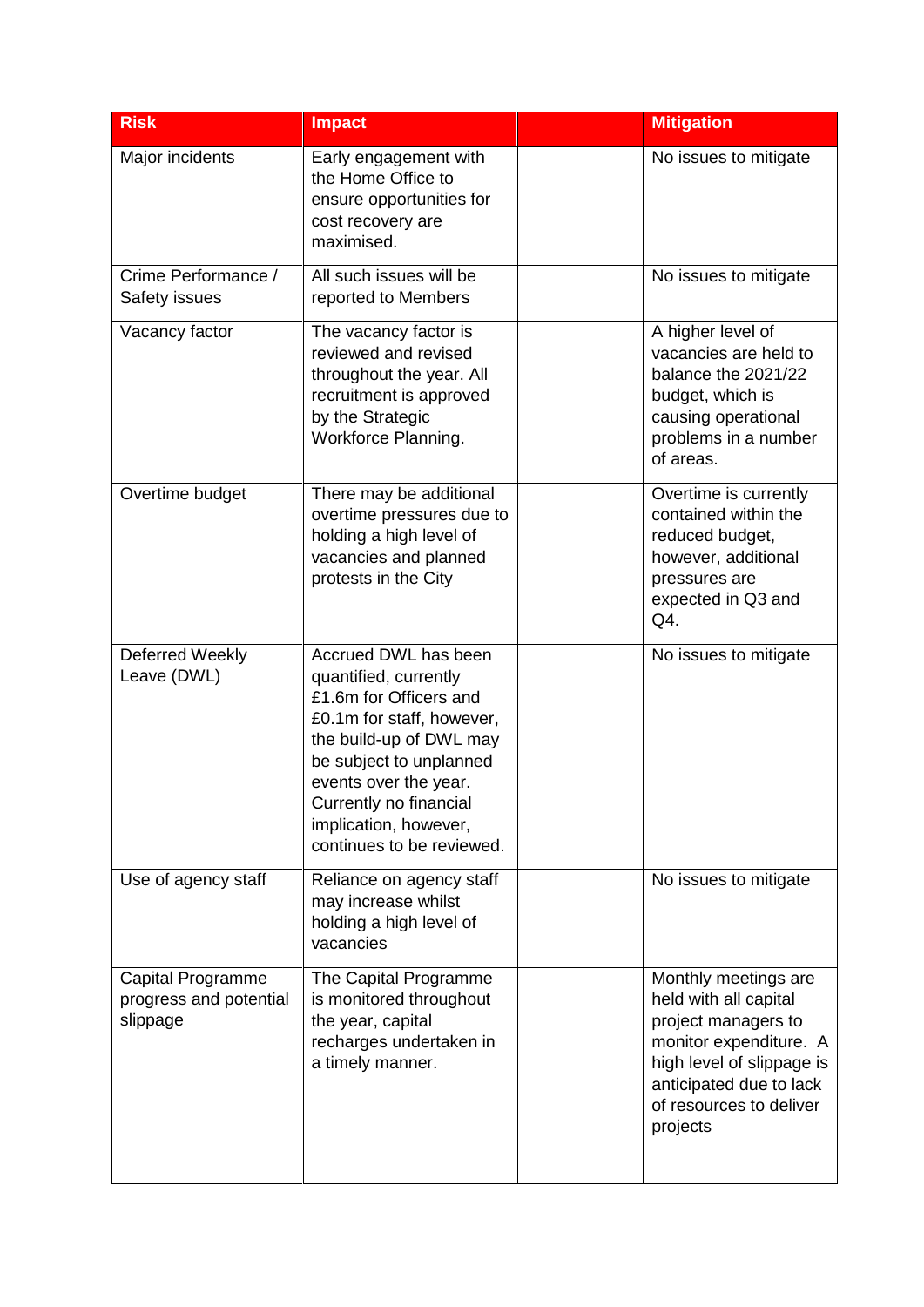| <b>Risk</b>                 | <b>Impact</b>                                                                                                                                                                |                                                                                                     | <b>Mitigation</b>                                                                                                                       |
|-----------------------------|------------------------------------------------------------------------------------------------------------------------------------------------------------------------------|-----------------------------------------------------------------------------------------------------|-----------------------------------------------------------------------------------------------------------------------------------------|
| Events policing             | <b>Finance Business</b><br>Partners work closely with<br>services to ensure<br>chargeable events<br>policing is captured in a<br>timely manner and<br>recharged accordingly. |                                                                                                     | No issues to mitigate                                                                                                                   |
| Vehicle fleet<br>management | The Strategic Fleet<br>Management Group is<br>monitoring Financial risk<br>around replacement<br>spend.                                                                      | Delays in<br>placing orders<br>has resulted<br>in longer lead<br>in times and<br>increased<br>costs | Orders have been<br>placed for 2021/22,<br>however, it is unlikely<br>that vehicles will be<br>delivered within this<br>financial year. |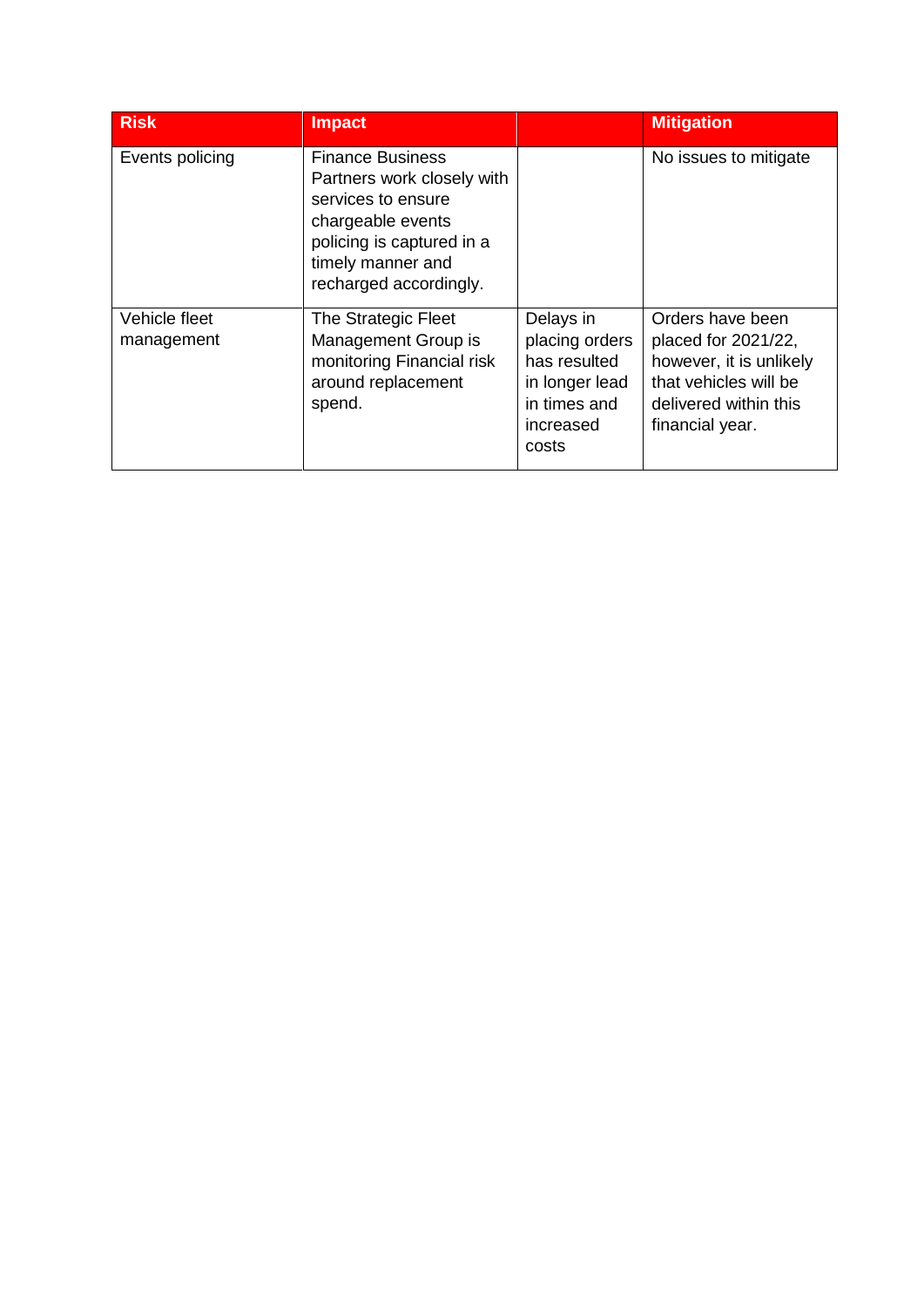# **Appendix 1**

The position for capital schemes is shown below

| <b>CoLP Capital Programme -</b><br><b>Loan Funded</b> | <b>Programme</b><br><b>Budget</b> | <b>Approved</b><br><b>Budget</b><br><b>Drawdown</b> | <b>Prior</b><br>Year<br>spend | 2021/22<br><b>Spend to</b><br>Q2 | <b>Total</b><br><b>Spend</b> | 2021/22<br><b>Budget</b><br><b>Spend</b> | 2021/22<br><b>Forecast</b><br><b>Spend</b> | 2021/22<br><b>Forecast</b><br><b>Variance</b> | <b>Future</b><br><b>Years</b><br><b>Forecast</b><br><b>Spend</b> | <b>Total</b><br><b>Forecast</b><br><b>Spend</b> | <b>Forecast</b><br><b>Variance</b> |
|-------------------------------------------------------|-----------------------------------|-----------------------------------------------------|-------------------------------|----------------------------------|------------------------------|------------------------------------------|--------------------------------------------|-----------------------------------------------|------------------------------------------------------------------|-------------------------------------------------|------------------------------------|
|                                                       | £'000                             | £'000                                               | £'000                         | £'000                            | £'000                        |                                          | £'000                                      |                                               | £'000                                                            | £'000                                           | £'000                              |
| <b>IT Related</b>                                     |                                   |                                                     |                               |                                  |                              |                                          |                                            |                                               |                                                                  |                                                 |                                    |
| PowerBI self-service data<br>analytics tool           | 84.0                              | 0.0                                                 | 0.0                           | 0.0                              | 0.0                          | 84.0                                     | 84.0                                       | 0.0                                           | 0.0                                                              | 84.0                                            | (0.0)                              |
| E Discovery tool                                      | 300.0                             | 15.0                                                | 0.0                           | $0.0\,$                          | $0.0\,$                      | 300.0                                    | 15.0                                       | (285.0)                                       | 285.0                                                            | 300.0                                           | 0.0                                |
| Digital & IT Projects                                 | 5,180.0                           | 675.0                                               | 675.0                         | 0.0                              | 675.0                        | 2,255.4                                  | 1,137.0                                    | (1, 118.4)                                    | 2,495.0                                                          | 4,307.0                                         | (873.0)                            |
| Oracle 12.2 platform upgrade                          | 408.4                             | 0.0                                                 | 0.0                           | 0.0                              | 0.0                          | 408.4                                    | 138.9                                      | (269.5)                                       | 269.5                                                            | 408.4                                           | 0.0                                |
| <b>Custody CCTV Upgrade</b>                           | 176.0                             | 142.8                                               | 16.7                          | 115.8                            | 132.5                        | 176.0                                    | 149.1                                      | (26.9)                                        | 0.0                                                              | 165.8                                           | (10.2)                             |
| <b>AV Refresh</b>                                     | 135.5                             | $0.0\,$                                             | 0.0                           | 0.0                              | 0.0                          | 135.5                                    | 135.5                                      | 0.0                                           | 0.0                                                              | 135.5                                           | 0.0                                |
| <b>GIS Upgrade</b>                                    | 150.0                             | 0.0                                                 | 0.0                           | 0.0                              | 0.0                          | 150.0                                    | 16.0                                       | (134.0)                                       | 0.0                                                              | 16.0                                            | (134.0)                            |
| Covert Camera System                                  | 155.0                             | $0.0\,$                                             | $0.0\,$                       | $0.0\,$                          | $0.0\,$                      | 155.0                                    | 155.0                                      | 0.0                                           | 0.0                                                              | 155.0                                           | 0.0                                |
| <b>Body Worn Camera</b>                               | 459.4                             | 38.7                                                | $0.0\,$                       | (59.1)                           | (59.1)                       | 459.0                                    | 746.1                                      | 287.1                                         | 0.0                                                              | 746.1                                           | 286.7                              |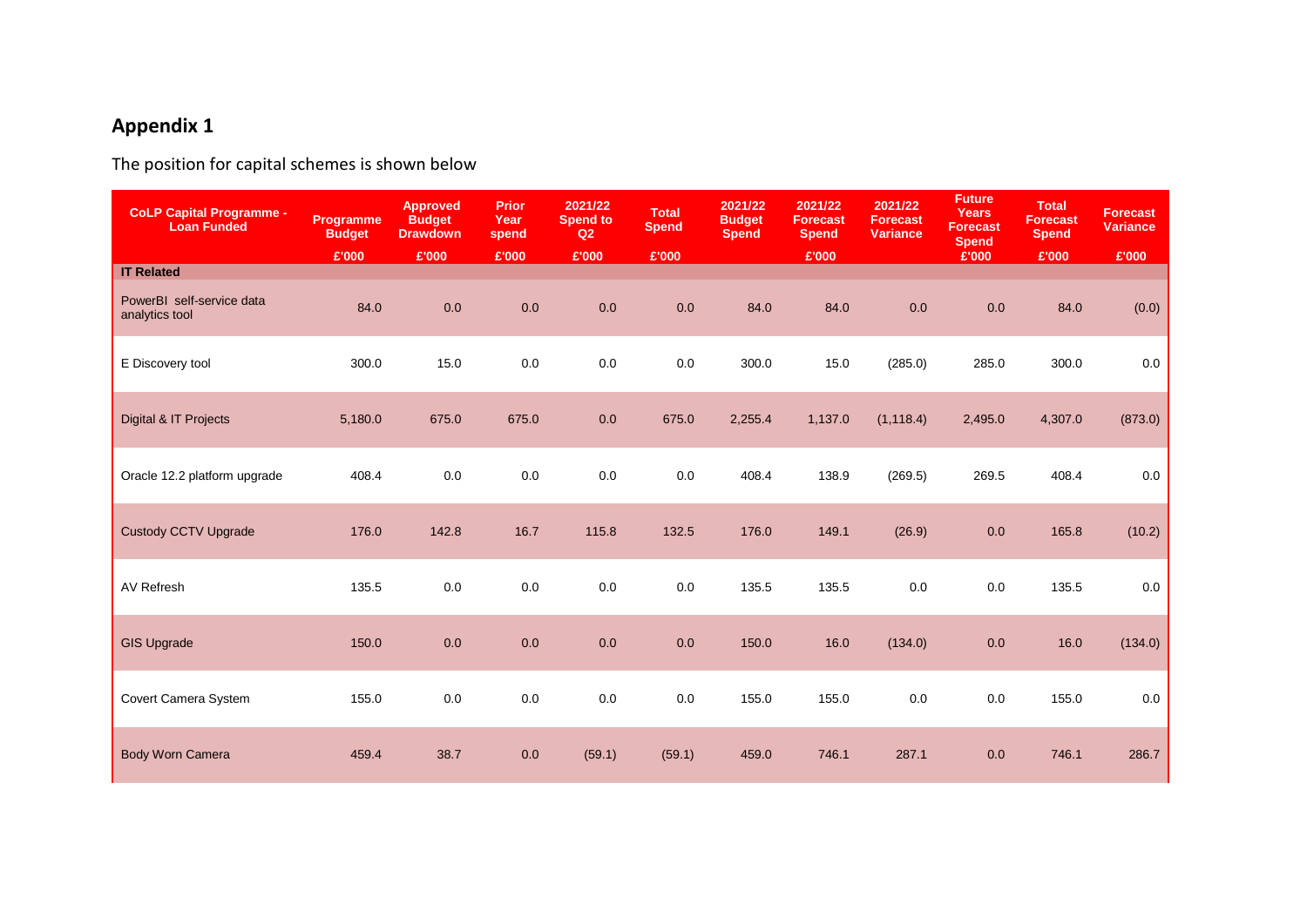| <b>CoLP Capital Programme -</b><br><b>Loan Funded</b>        | <b>Programme</b><br><b>Budget</b> | <b>Approved</b><br><b>Budget</b><br><b>Drawdown</b> | <b>Prior</b><br>Year<br>spend | 2021/22<br><b>Spend to</b><br>Q2 | <b>Total</b><br><b>Spend</b> | 2021/22<br><b>Budget</b><br><b>Spend</b> | 2021/22<br><b>Forecast</b><br><b>Spend</b> | 2021/22<br><b>Forecast</b><br><b>Variance</b> | <b>Future</b><br><b>Years</b><br><b>Forecast</b><br><b>Spend</b> | <b>Total</b><br><b>Forecast</b><br><b>Spend</b> | <b>Forecast</b><br><b>Variance</b> |
|--------------------------------------------------------------|-----------------------------------|-----------------------------------------------------|-------------------------------|----------------------------------|------------------------------|------------------------------------------|--------------------------------------------|-----------------------------------------------|------------------------------------------------------------------|-------------------------------------------------|------------------------------------|
|                                                              | £'000                             | £'000                                               | £'000                         | £'000                            | £'000                        |                                          | £'000                                      |                                               | £'000                                                            | £'000                                           | £'000                              |
| Facial Image Management<br>System                            | 75.0                              | $0.0\,$                                             | 0.0                           | 0.0                              | $0.0\,$                      | 75.0                                     | 45.0                                       | (30.0)                                        | 30.0                                                             | 75.0                                            | 0.0                                |
| Command Control                                              | 770.0                             | 0.0                                                 | 0.0                           | 0.0                              | 0.0                          | 520.0                                    | 100.0                                      | (420.0)                                       | 670.0                                                            | 770.0                                           | 0.0                                |
| National Law Enforcement<br>Data Programme                   | 684.0                             | $0.0\,$                                             | $0.0\,$                       | 0.0                              | 0.0                          | 342.0                                    | 0.0                                        | (342.0)                                       | 684.0                                                            | 684.0                                           | 0.0                                |
| <b>HOLMES</b> upgrade                                        | 150.0                             | 0.0                                                 | 0.0                           | 0.0                              | 0.0                          | 75.0                                     | 0.0                                        | (75.0)                                        | 150.0                                                            | 150.0                                           | 0.0                                |
| Surveillance Equipment                                       | 885.0                             | 0.0                                                 | $0.0\,$                       | 0.0                              | 0.0                          | 665.0                                    | 240.0                                      | (425.0)                                       | 645.0                                                            | 885.0                                           | 0.0                                |
| Airwave Barbican Coverage                                    | 200.0                             | 0.0                                                 | 0.0                           | 0.0                              | 0.0                          | 180.0                                    | 30.0                                       | (150.0)                                       | 170.0                                                            | 200.0                                           | 0.0                                |
| <b>Azure Migration</b>                                       | 800.0                             | 800.0                                               | 0.0                           | 140.2                            | 140.2                        | 720.0                                    | 720.0                                      | 0.0                                           | 80.0                                                             | 800.0                                           | 0.0                                |
| <b>City Policing Task Force</b><br>Tasking                   | 55.0                              | 0.0                                                 | 0.0                           | 0.0                              | 0.0                          | 55.0                                     | 0.0                                        | (55.0)                                        | 55.0                                                             | 55.0                                            | 0.0                                |
| In-car audio/video                                           | 440.0                             | $0.0\,$                                             | 0.0                           | 0.0                              | 0.0                          | 220.0                                    | 0.0                                        | (220.0)                                       | 440.0                                                            | 440.0                                           | 0.0                                |
| Law Enforcement Community<br><b>Network</b>                  | 125.0                             | 0.0                                                 | 0.0                           | 0.0                              | 0.0                          | 113.0                                    | 125.0                                      | 12.0                                          | 0.0                                                              | 125.0                                           | 0.0                                |
| Project Servator and Counter<br><b>Terrorism Application</b> | 75.0                              | $0.0\,$                                             | $0.0\,$                       | 0.0                              | 0.0                          | 75.0                                     | 0.0                                        | (75.0)                                        | 75.0                                                             | 75.0                                            | 0.0                                |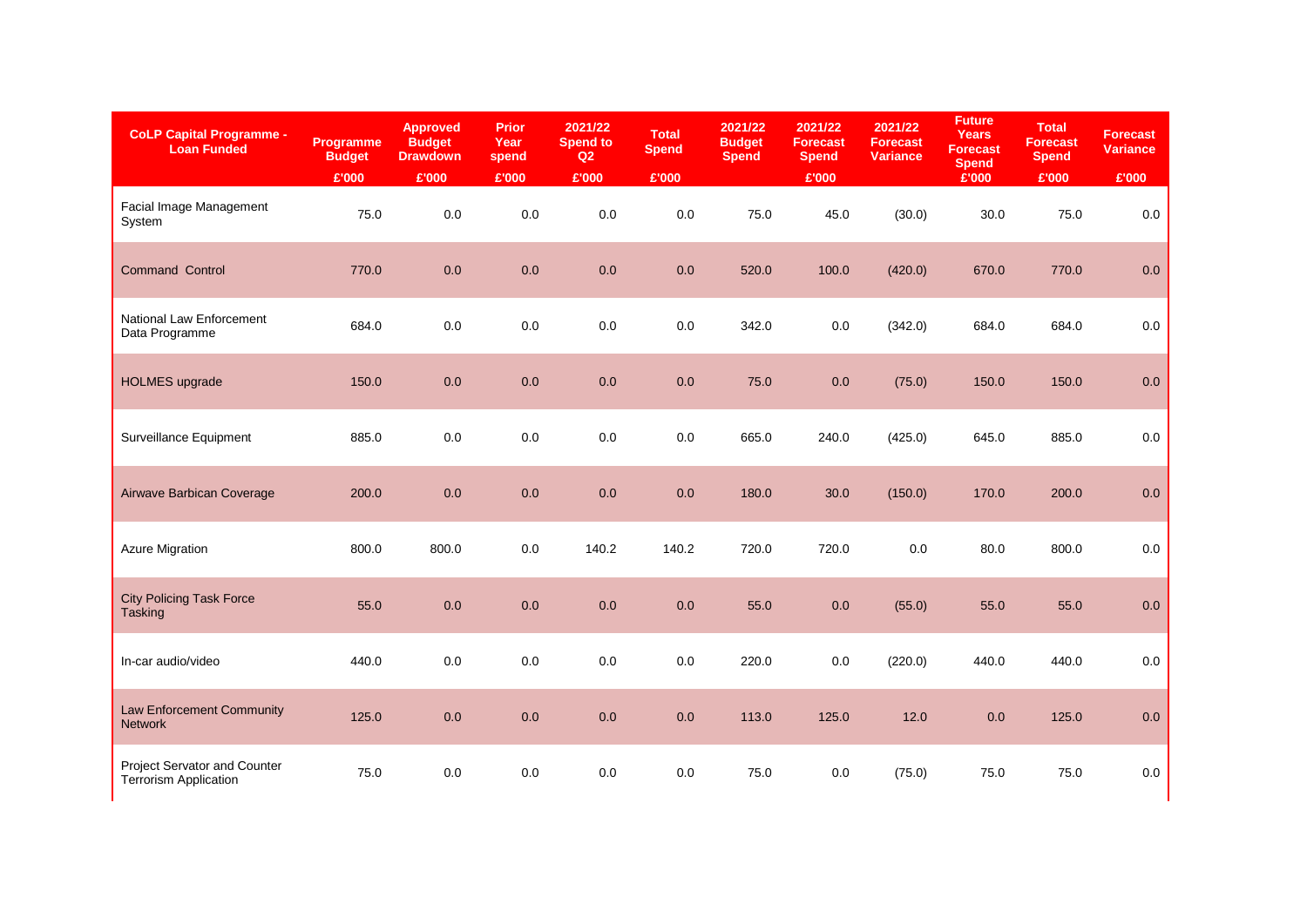| <b>CoLP Capital Programme -</b><br><b>Loan Funded</b> | Programme<br><b>Budget</b> | <b>Approved</b><br><b>Budget</b><br><b>Drawdown</b> | <b>Prior</b><br>Year<br>spend | 2021/22<br><b>Spend to</b><br>Q2 | <b>Total</b><br><b>Spend</b> | 2021/22<br><b>Budget</b><br><b>Spend</b> | 2021/22<br><b>Forecast</b><br><b>Spend</b> | 2021/22<br><b>Forecast</b><br><b>Variance</b> | <b>Future</b><br>Years<br><b>Forecast</b><br><b>Spend</b> | <b>Total</b><br><b>Forecast</b><br><b>Spend</b> | <b>Forecast</b><br><b>Variance</b> |
|-------------------------------------------------------|----------------------------|-----------------------------------------------------|-------------------------------|----------------------------------|------------------------------|------------------------------------------|--------------------------------------------|-----------------------------------------------|-----------------------------------------------------------|-------------------------------------------------|------------------------------------|
|                                                       | £'000                      | £'000                                               | £'000                         | £'000                            | £'000                        |                                          | £'000                                      |                                               | £'000                                                     | £'000                                           | £'000                              |
| Software defined wide area<br>network replacement     | 250.0                      | 0.0                                                 | 0.0                           | 0.0                              | 0.0                          | 225.0                                    | $0.0\,$                                    | (225.0)                                       | 250.0                                                     | 250.0                                           | $0.0\,$                            |
| Equipment                                             |                            |                                                     |                               |                                  |                              |                                          |                                            | 0.0                                           |                                                           |                                                 |                                    |
| <b>Positive Lock Baton</b>                            | 67.9                       | 0.0                                                 | 0.0                           | 0.0                              | 0.0                          | 67.9                                     | 67.9                                       | 0.0                                           | 0.0                                                       | 67.9                                            | (0.0)                              |
| <b>Fleet</b>                                          |                            |                                                     |                               |                                  |                              |                                          |                                            | $0.0\,$                                       |                                                           |                                                 |                                    |
| Vehicle Fleet Replacement<br>Project                  | 1,000.0                    | 250.0                                               | 0.0                           | 94.1                             | 94.1                         | 500.0                                    | 250.0                                      | (250.0)                                       | 750.0                                                     | 1,000.0                                         | $0.0\,$                            |
| <b>Electric Motorcycles</b>                           | 471.0                      | 0.0                                                 | $0.0\,$                       | $0.0\,$                          | 0.0                          | 236.0                                    | 0.0                                        | (236.0)                                       | 471.0                                                     | 471.0                                           | $0.0\,$                            |
| <b>Accommodation</b>                                  |                            |                                                     |                               |                                  |                              |                                          |                                            | $0.0\,$                                       |                                                           |                                                 |                                    |
| Essential estate / security<br>upgrades               | 185.0                      | $0.0\,$                                             | $0.0\,$                       | $0.0\,$                          | 0.0                          | 150.0                                    | 100.0                                      | (50.0)                                        | 85.0                                                      | 185.0                                           | $0.0\,$                            |
| <b>Bishopsgate Armoury</b>                            | 250.0                      | 15.0                                                | 0.0                           | $0.0\,$                          | 0.0                          | 225.0                                    | $50.0$                                     | (175.0)                                       | 200.0                                                     | 250.0                                           | 0.0                                |
| <b>Bishopsgate Security</b>                           | 75.0                       | 0.0                                                 | 0.0                           | 0.0                              | 0.0                          | 75.0                                     | 75.0                                       | 0.0                                           | 0.0                                                       | 75.0                                            | 0.0                                |
| <b>Action Fraud</b>                                   |                            |                                                     |                               |                                  |                              |                                          |                                            |                                               |                                                           |                                                 |                                    |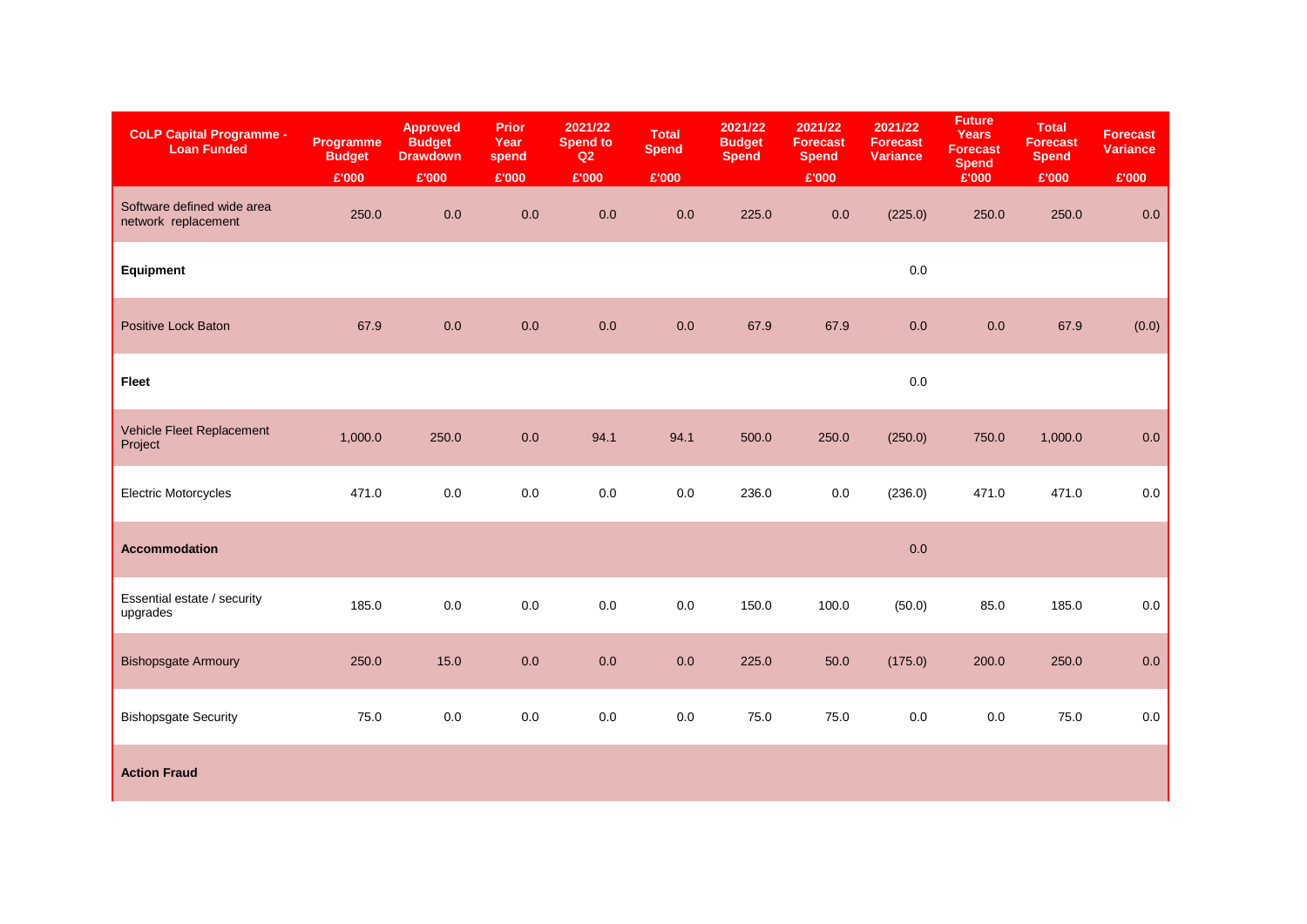| <b>CoLP Capital Programme -</b><br><b>Loan Funded</b>                          | Programme<br><b>Budget</b> | <b>Approved</b><br><b>Budget</b><br><b>Drawdown</b> | <b>Prior</b><br>Year<br>spend | 2021/22<br><b>Spend to</b><br>Q2 | <b>Total</b><br><b>Spend</b> | 2021/22<br><b>Budget</b><br><b>Spend</b> | 2021/22<br><b>Forecast</b><br><b>Spend</b> | 2021/22<br><b>Forecast</b><br><b>Variance</b> | <b>Future</b><br><b>Years</b><br><b>Forecast</b><br><b>Spend</b> | <b>Total</b><br><b>Forecast</b><br><b>Spend</b> | <b>Forecast</b><br><b>Variance</b> |
|--------------------------------------------------------------------------------|----------------------------|-----------------------------------------------------|-------------------------------|----------------------------------|------------------------------|------------------------------------------|--------------------------------------------|-----------------------------------------------|------------------------------------------------------------------|-------------------------------------------------|------------------------------------|
|                                                                                | £'000                      | £'000                                               | £'000                         | £'000                            | £'000                        |                                          | £'000                                      |                                               | £'000                                                            | £'000                                           | £'000                              |
| <b>Action Fraud</b>                                                            | 2,000.0                    | 2,000.0                                             | 0.0                           | 1,914.0                          | 1,914.0                      | 0.0                                      | 2,000.0                                    | 2,000.0                                       | 0.0                                                              | 2,000.0                                         | 0.0                                |
| <b>Total Loan Funded</b><br>Programme                                          | 15,606.2                   | 3,936.4                                             | 691.7                         | 2,205.1                          | 2,896.8                      | 8,642.1                                  | 6,379.5                                    | (2, 262.7)                                    | 7,804.6                                                          | 14,875.8                                        | (730.4)                            |
| <b>Legacy Capital Programme</b>                                                | Programme<br><b>Budget</b> | <b>Approved</b><br><b>Budget</b><br><b>Drawdown</b> | <b>Prior</b><br>Year<br>spend | 2021/22<br><b>Spend to</b><br>Q2 | <b>Total</b><br><b>Spend</b> |                                          | 2021/22<br><b>Forecast</b><br><b>Spend</b> |                                               | <b>Future</b><br><b>Years</b><br><b>Forecast</b><br><b>Spend</b> | <b>Total</b><br><b>Forecast</b><br><b>Spend</b> | <b>Forecast</b><br><b>Variance</b> |
|                                                                                | £'000                      | £'000                                               | £'000                         | £'000                            | £'000                        |                                          | £'000                                      |                                               | £'000                                                            | £'000                                           | £'000                              |
| Digital Interview Recording<br>System                                          | 254.0                      | 254.0                                               | 44.4                          | 189.5                            | 233.9                        |                                          | 209.5                                      |                                               | 0.0                                                              | 254.0                                           | (0.0)                              |
| HR integrated                                                                  | 923.3                      | 923.3                                               | 493.8                         | 52.7                             | 546.5                        |                                          | 293.1                                      |                                               | 136.4                                                            | 923.3                                           | 0.0                                |
| Airwaves                                                                       | 1,103.3                    | 1,103.3                                             | 713.6                         | 6.4                              | 720.0                        |                                          | 319.9                                      |                                               | 0.0                                                              | 1,033.5                                         | (69.8)                             |
| Body Worn Video Refresh                                                        | 75.5                       | 15.5                                                | 66.3                          | 0.0                              | 66.3                         |                                          | 0.0                                        |                                               | 0.0                                                              | 66.3                                            | (9.2)                              |
| <b>Emergency Services Mobile</b><br><b>Communications Programme</b><br>(ESMCP) | 1,821.4                    | 1,821.4                                             | 1,488.3                       | 5.8                              | 1,494.0                      |                                          | 29.0                                       |                                               | 304.1                                                            | 1,821.4                                         | (0.0)                              |